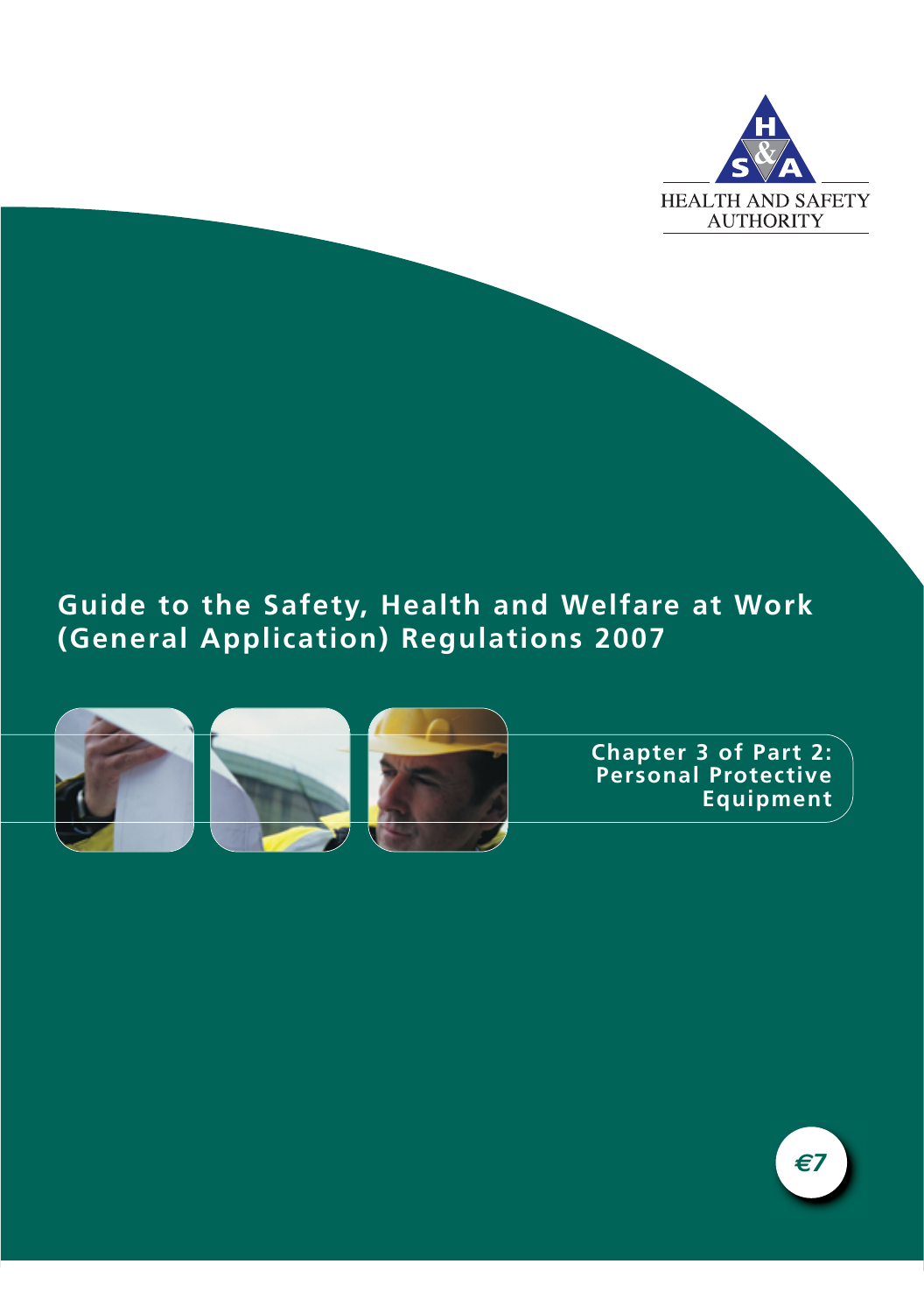# **Guide to the Safety, Health and Welfare at Work (General Application) Regulations 2007**

**Chapter 3 of Part 2: Personal Protective Equipment**

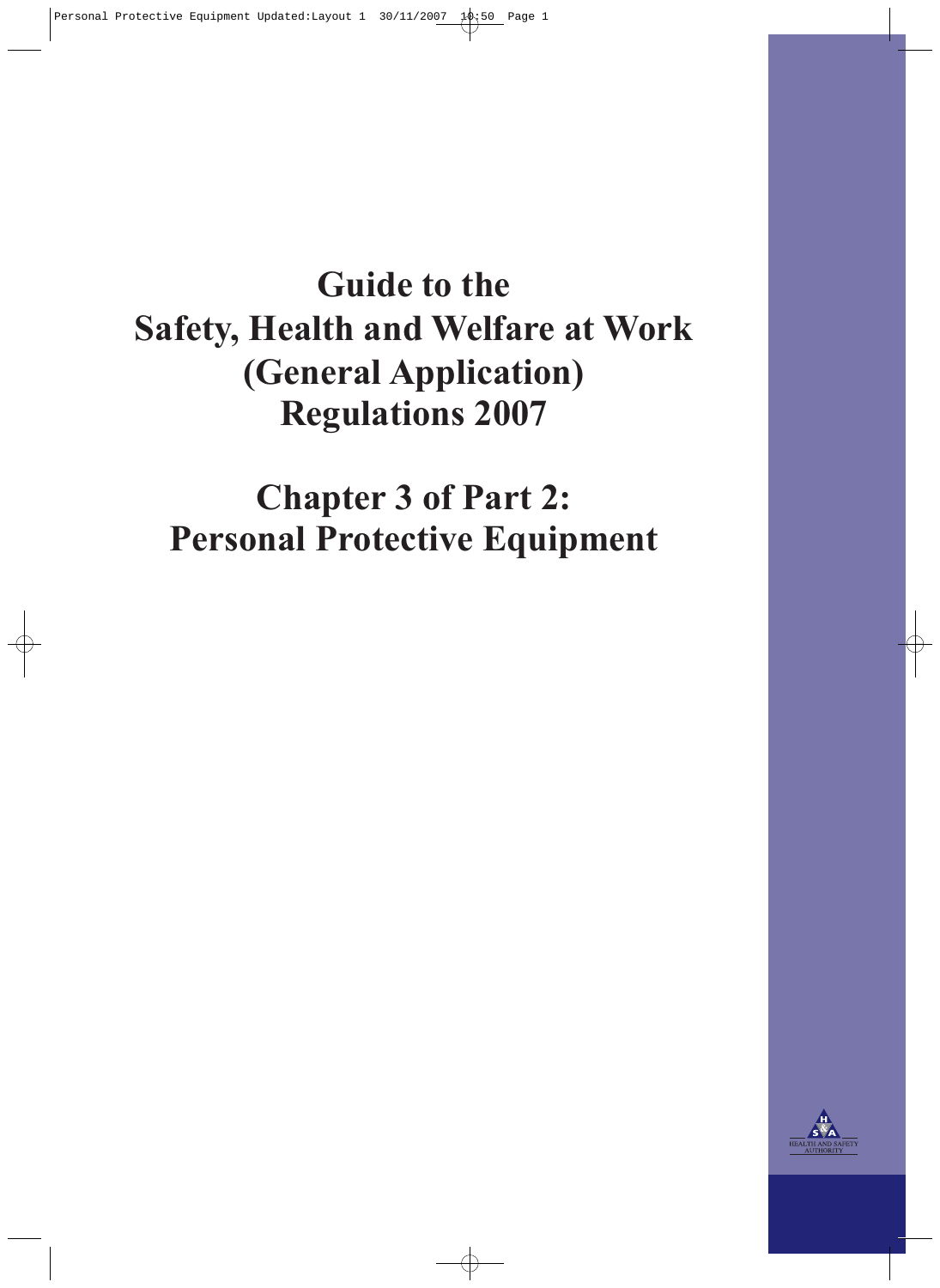Published in December 2007 by the Health and Safety Authority, The Metropolitan Building, James Joyce Street, Dublin 1. ©All rights reserved. No part of this publication may be reproduced, stored in a retrieval system, or transmitted in any form or by any means, electronic, mechanical, photocopying, recording or otherwise, without the prior permission of the Health and Safety Authority.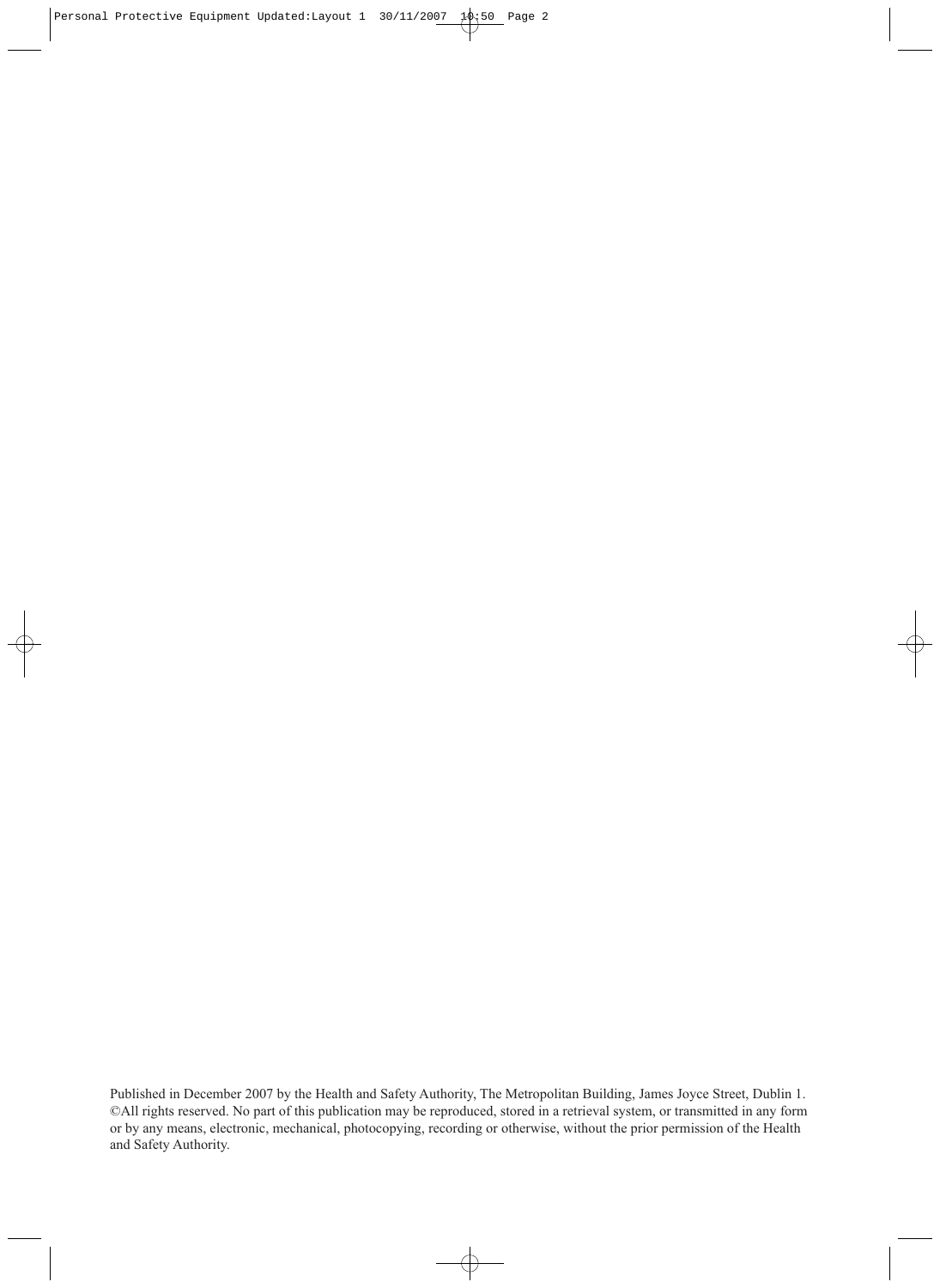## **Contents**

| Introduction                                               | 5  |
|------------------------------------------------------------|----|
| Regulation 62: Provision of Personal Protective Equipment  | 6  |
| Regulation 63: Assessment of Personal Protective Equipment | 8  |
| Regulation 64: Conditions of Use and Compatibility         | 9  |
| Regulation 65: Personal Use                                | 11 |
| Regulation 66: Maintenance and Replacement                 | 12 |
| Regulation 67: Information, Training and Instruction       | 12 |
| The Role of Employees                                      | 14 |
| Schedule 2: Personal Protective Equipment                  | 15 |



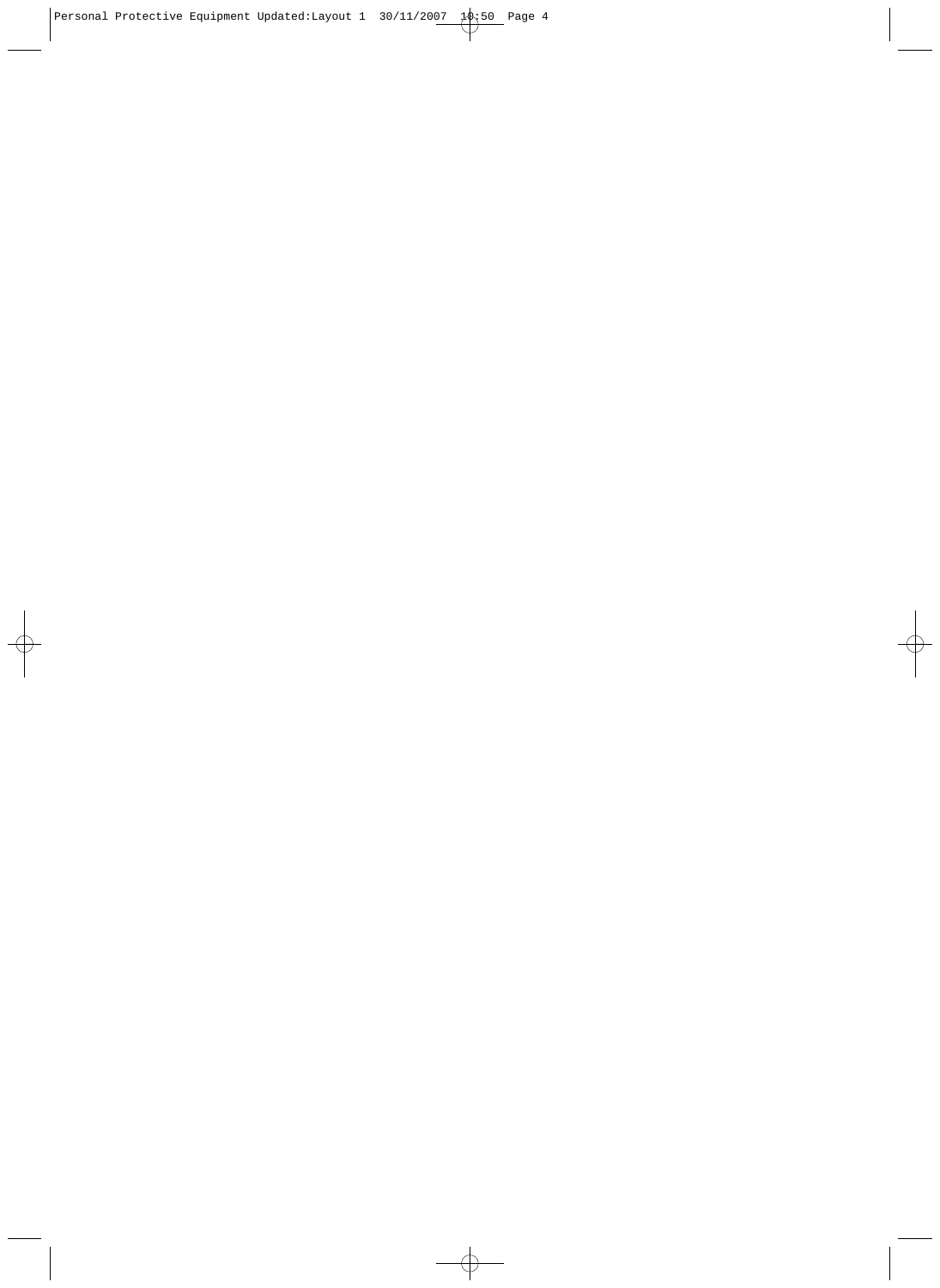## **Guide to Chapter 3 of Part 2 of the General Application Regulations 2007**

## **Chapter 3 of Part 2: PERSONAL PROTECTIVE EQUIPMENT**

## **Introduction**

This Guide is aimed at safety and health practitioners, employers, managers, employees, safety representatives and others to give guidance on Chapter 3 of Part 2 and the related Schedule 2 to the Safety, Health and Welfare at Work (General Application) Regulations 2007 (S.I. No. 299 of 2007) relating to the provision and use of personal protective equipment (PPE) at work. The objective of the Guide is to give general guidance aimed at the prevention of occupational accidents or ill health. *It is not intended as a legal interpretation of the legislation.*

Chapter 3 of Part 2 of the General Application Regulations 2007 re-transposes Directive 89/656/EC on the use of personal protective equipment aimed at protecting the safety and health of employees.

From 1 November 2007, Chapter 3 of Part 2 of the General Application Regulations 2007 replaces Part V, Regulations 21 to 26, and the Sixth and Seventh Schedules to the Safety, Health and Welfare at Work (General Application) Regulations 1993 (S.I. No. 44 of 1993) relating to personal protective equipment, which are revoked from that date.

The General Application Regulations 2007 are made under the Safety, Health and Welfare at Work Act 2005 (No. 10 of 2005) referred to elsewhere in this Guide as the "2005 Act" or "the Act".

In this Guide the text of the Regulation and Schedule is shown in italics.

The fundamental principle enshrined in these provisions is that personal protective equipment (PPE) should only be used as a last resort.

The safety and health of employees must be primarily safeguarded by measures to eliminate workplace risks at source, through technical or organisational means or by providing protection on a collective basis. Collective protective measures covering numbers of employees in a workplace must have priority over protective measures applying to individual employees. If these measures are not sufficient, PPE must be used to protect against the hazards that are unavoidable.

The four principles for eliminating or reducing work-related hazards are:

- 1. Eliminate the risk.
- 2. Isolate the risk.
- 3. Bar access to hazard zones.
- 4. Use PPE.

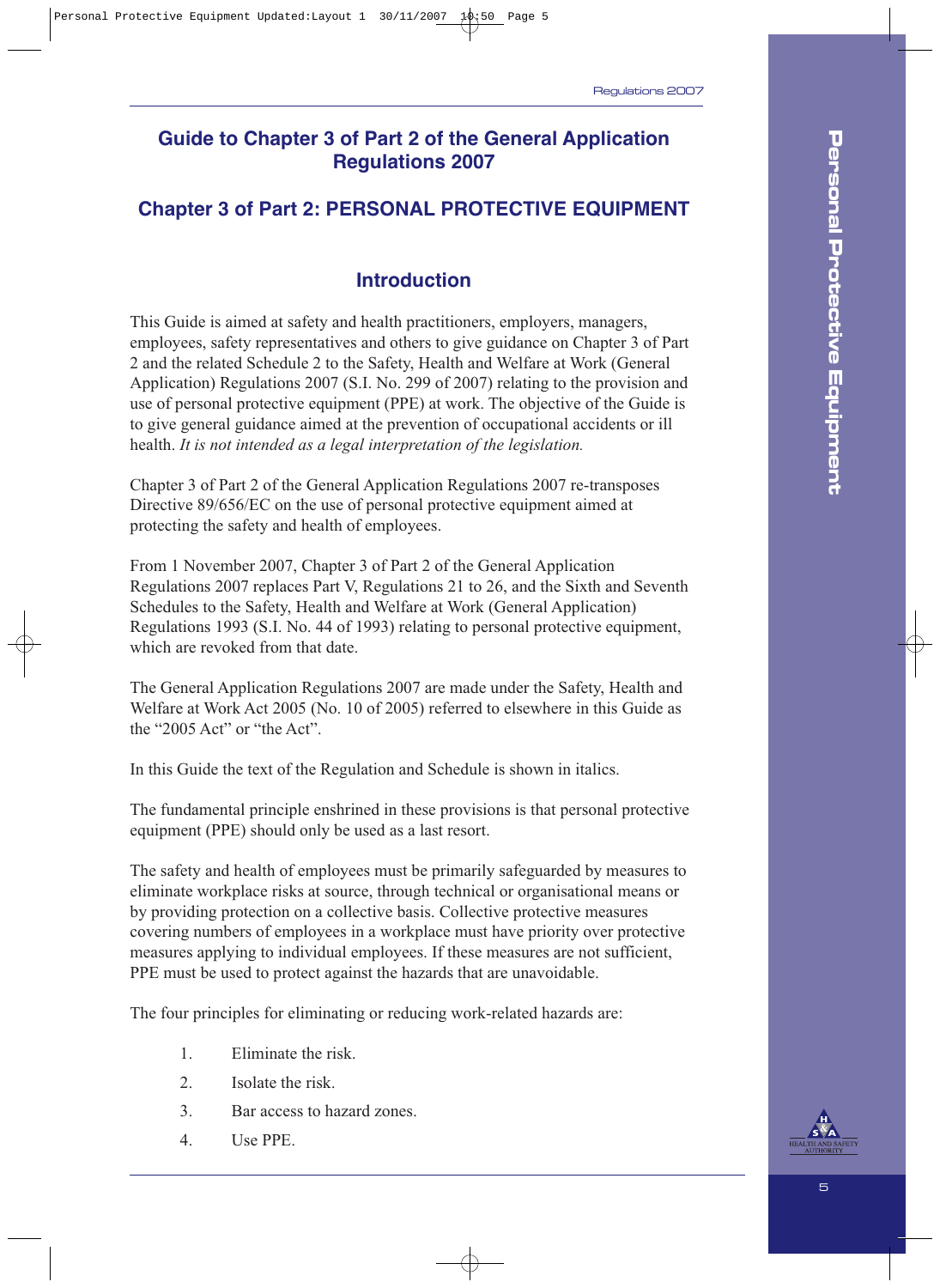There are strong arguments for attempting to control hazards on a general or collective basis before resorting to providing PPE:

- (i) PPE only protects the wearer.
- (ii) With PPE, theoretical levels of protection are seldom reached in practice, and actual levels of protection are difficult to assess. For example, with face masks the effectiveness of the mask depends on many factors, such as facial hair or contours and composition of contact material between face and mask. In order to cater for the physical differences in employees, more than one type or size of PPE should be available where numbers of employees are involved.
- (iii) The use of PPE always restricts the wearer to some degree, e.g. in movement, visibility, hearing, breathing ability, and may be uncomfortable to wear and cause irritation at points of contact with skin due to perspiration etc.
- (iv) In some cases the psychological effect of PPE may be such that the individual wearing the PPE feels more protected than he or she actually is.

Section 8 of the 2005 Act places a duty on employers to supply PPE where risks cannot be eliminated or adequately controlled. Section 13 of the 2005 Act places a duty on employees, having regard to their training and instructions, to make correct use of PPE.

Chapter 3 of Part 2 of the Regulations applies other duties on the employer in respect of selection, assessment, conditions of use and compatibility, maintenance and replacement, information and training regarding PPE provided for employees where risks to safety and health cannot be avoided or sufficiently limited by technical means or collective protection or by measures, methods and procedures of work organisation.

## **Regulation 62: Provision of Personal Protective Equipment**

*62. (1) An employer shall ensure that, without prejudice to section 8 of the Act, personal protective equipment is provided for use by the employer's employees where risks at a place of work to the safety or health of employees cannot be avoided or sufficiently limited by technical means of collective protection or by measures, methods or procedures of work organisation.*

Where there are risks to the safety, health and welfare of employees, there is a duty on the employer to avoid or limit such risks whenever possible by other methods of prevention or control, such as engineering controls or safe systems of work. PPE should only be provided where the risks cannot be avoided or limited by other means. For example, prevention or control in relation to chemical agents could mean:

- (i) Choosing chemicals which avoid or minimise risk.
- (ii) Choosing technology or processes which avoid or minimise risk.
- (iii) Adopting working systems and practices which avoid or minimise risk.
- (iv) Adopting adequate occupational hygiene measures.
- (v) Using adequate engineering control measures, such as:
	- (a) Local exhaust ventilation.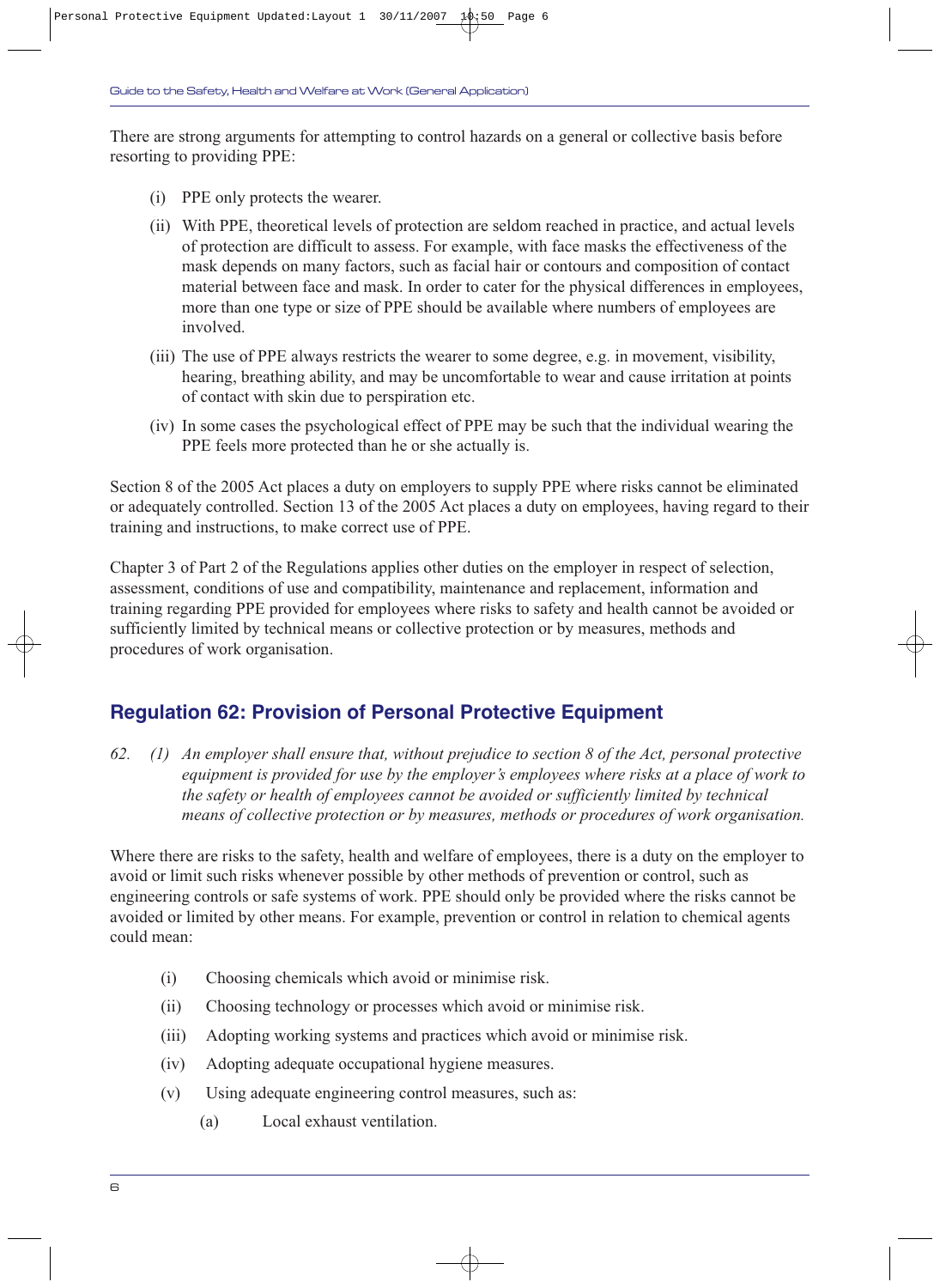- (b) Condensation coils on tanks.
- (c) Foaming agents or ping pong balls on the surface of tanks reducing chemical surface contact with air or controlling chemical mist formation to some degree.
- (d) Anti-vibration mounting, or sound-absorbing materials, to reduce noise levels etc.

When risks cannot be adequately controlled by other means, there is an obligation on the employer to supply PPE. In circumstances where the risks are sufficiently low and can be considered to be adequately controlled, the provision of PPE is not necessary. For example, office workers would rarely have to handle heavy objects manually and would not normally be issued with safety footwear.

*(2) Without prejudice to the generality of paragraph (1), an employer when providing personal protective equipment shall take into account the appropriate matters specified in Schedule 2.*

Schedule 2, Part A, to the General Application Regulations 2007 (see below) sets down non-exhaustive guide lists of work activities and sectors that may require the provision of PPE. Schedule 2, Part B, to the General Application Regulations 2007 (see below) sets down non-exhaustive guide lists of bodily parts which may be subject to risk and the types of PPE which it may be appropriate to use to protect them. These lists should be referred to by employers when deciding on the type of PPE required and the types of work activities requiring the provision of PPE.

"Non-exhaustive", in the context of Schedule 2 to the General Application Regulations 2007, means that the matters listed are indicative rather than all-inclusive and that in applying the provisions of Schedule 2 it is necessary to have regard to the overall spirit of its provisions in addition to the particular matters listed. For example, the entry in Section 3 of Part A of Schedule 2 to the Regulations, relating to eye or face protection, which reads "Work with bolt-driving tools" would equally apply to "Work with nail-driving tools". Similarly, Section 3 of Part A of Schedule 2 might also have included an additional indicative entry such as "Work where work equipment or work pieces are liable to shatter during normal operation".

*(3) Without prejudice to section 16 of the Act, an employer shall ensure that personal protective equipment provided under these Regulations complies with relevant European Community directives regarding design and manufacture of personal protective equipment with respect to safetyand health.*

Under this paragraph, employers in selecting PPE must comply with the European Communities (Personal Protective Equipment) Regulations 1993 (S.I. No. 272 of 1993), as amended by S.I. No. 13 of 1994, which implements Directive 89/686/EC on the design and manufacture of PPE aimed at removing barriers to trade for PPE products in the free market. Those Regulations require PPE to have the appropriate CE mark.

Regulation 62 should be read in conjunction with Regulations 63 and 64.

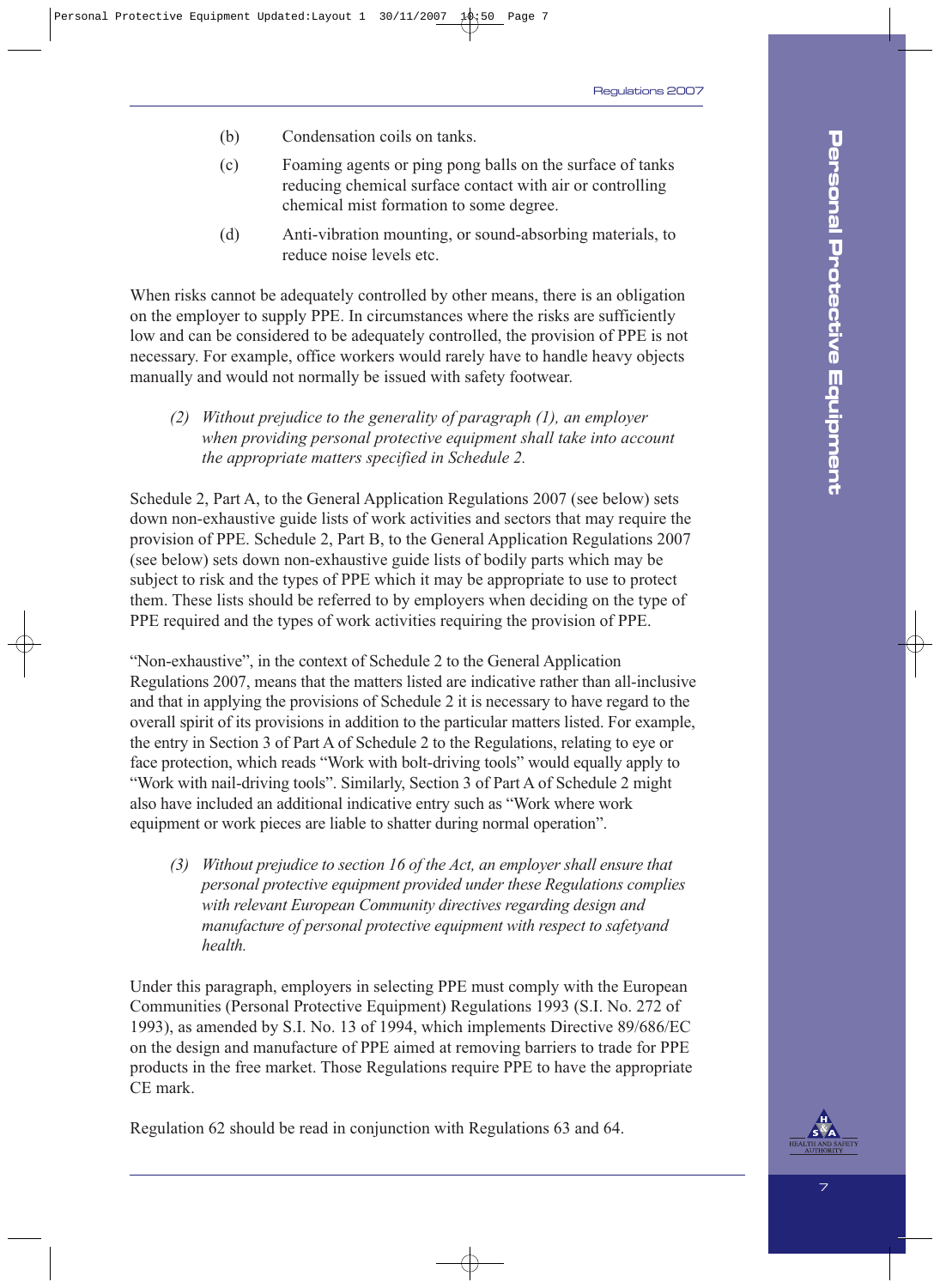## **Regulation 63: Assessment of Personal Protective Equipment**

- *63. (1) Before choosing any personal protective equipment required to be provided under Regulation 62, an employer shall make an assessment to determine whether such equipment satisfies the requirements of this Regulation and Regulations 62 and 64.*
	- *(2) The assessment required by paragraph (1) shall consist of—*
		- *(a) an analysis and assessment of risks present which cannot be avoided by other means,*
		- *(b) the definition of the characteristics which personal protective equipment must have in order to be effective against the risks referred to in subparagraph (a), taking into account any risks which this equipment itself may create, and*
		- *(c) comparison of the characteristics of the personal protective equipment available with the characteristics referred to in subparagraph (b).*
	- *(3) An employer shall review forthwith the assessment required by paragraph (1) if any alteration takes place in any of the matters referred to in paragraph (2) and, where as a result of this review changes in the assessment are required, such changes shall be made.*

Regulation 63 requires the employer to make an assessment of the hazards in the workplace in order to identify the correct type of PPE to be provided and to ensure that PPE is appropriate to the risk. Care must be exercised in selecting PPE as certain types give reasonably high levels of protection while others, that may appear almost the same, give relatively low levels of protection. The level of risk must be assessed so that the performance required of the PPE can be determined.

Suppliers can often advise on the different types of PPE available and how suitable they are for different tasks. Safety data sheets or manufacturers' catalogues may contain useful information to assist in identifying the most suitable type of PPE. It may be necessary in difficult cases to obtain advice from specialist sources and from PPE manufacturers.

When assessing whether PPE is suitable, the following should be considered:

- Is it appropriate for the risks involved and the conditions at the place where exposure to the risk may occur? For example, eye protection designed to provide protection against chemical splashes will not offer adequate face protection for someone using an angle grinder to cut steel or stone.
- Does it prevent or adequately control the risks involved without increasing the overall level of risk? For example, where hearing protection is used, ensure users are adequately protected against hazards related to reversing vehicles or fire as they will not be able to hear alarms.
- Can it be adjusted to fit the wearer correctly?
- Have any relevant medical conditions of the wearer of the PPE that the employer is aware of been taken into account?
- What are the needs of the job and the demands it places on the wearer? For example, the length of time the PPE needs to be worn, the physical effort required to do the job and the requirements for visibility and communication.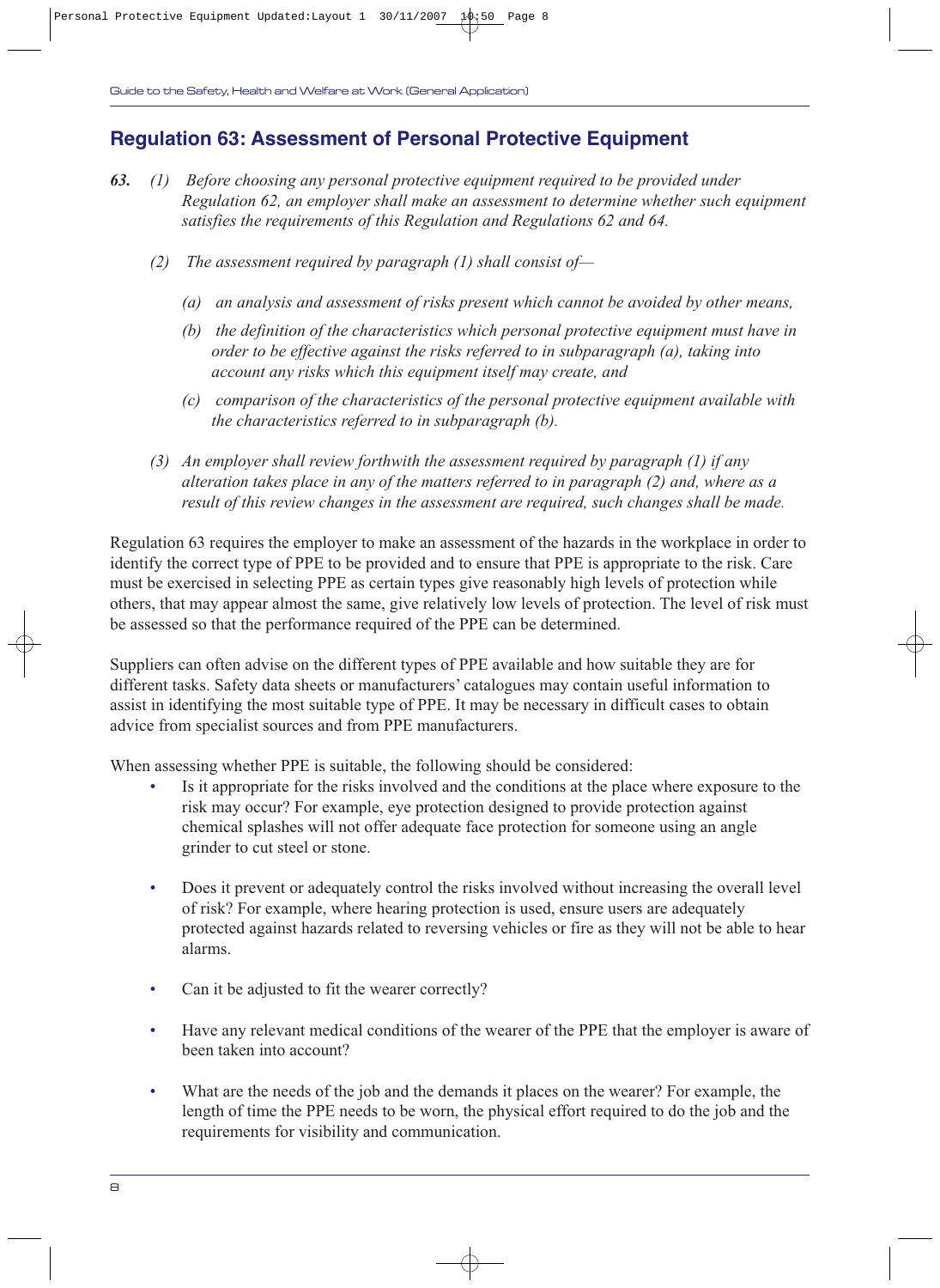- Does the PPE cause discomfort? PPE that is uncomfortable is less likely to be used appropriately.
- If more than one item of PPE is being worn, are they compatible? For example, does a particular type of respirator make it difficult to get eye protection to fit properly.

The PPE selected should be capable of achieving the level of protection required.

Selection must also take account of the proper wearing and fitting of the equipment. It is essential that an employee using PPE is consulted and involved in the selection of the equipment.

The assessment of the PPE selected must be periodically reviewed, particularly if there is reason to suspect that any element of the assessment is no longer valid or there has been a significant change in the matters to which it relates. Replacement PPE must be provided where the assessment reveals this to be necessary. The assessment of the risks involved should be carried out in the context of the risk assessment and the safety statement required under sections 19 and 20 of the 2005 Act.

An example of the need to review the risk assessment for PPE would occur where a worker is no longer able to use the PPE due to a medical condition, e.g. an allergic reaction caused by latex exposure. In this case the employer should review the risk assessment and examine whether the risk can be avoided or reduced by other technical measures that protect everybody at work or by changing procedures or methods of work so as to avoid the need to use PPE. Where PPE is still required, the employer should examine whether alternative types of PPE are suitable, e.g. by using gloves or respirators that do not contain latex. Where this is not possible, the employer may be able to assign the employee to alternative work.

Once the potential risks are known, there may be several types of suitable PPE available.

Account must be taken of Regulations 62 and 64 relating to conditions of use and compatibility. Schedules 3 and 4 to the General Application Regulations may also help as regards selection.

## **Regulation 64: Conditions of Use and Compatibility**

- *64. (1) Where it is necessary for an employee to use personal protective equipment, the employer shall determine the conditions of use of such equipment, in particular the period for which it is worn, on the basis of—*
	- *(a) the seriousness of the risk,*
	- *(b) the frequency of the exposure to the risk,*
	- *(c) the characteristics of the workstation of the employee, and*

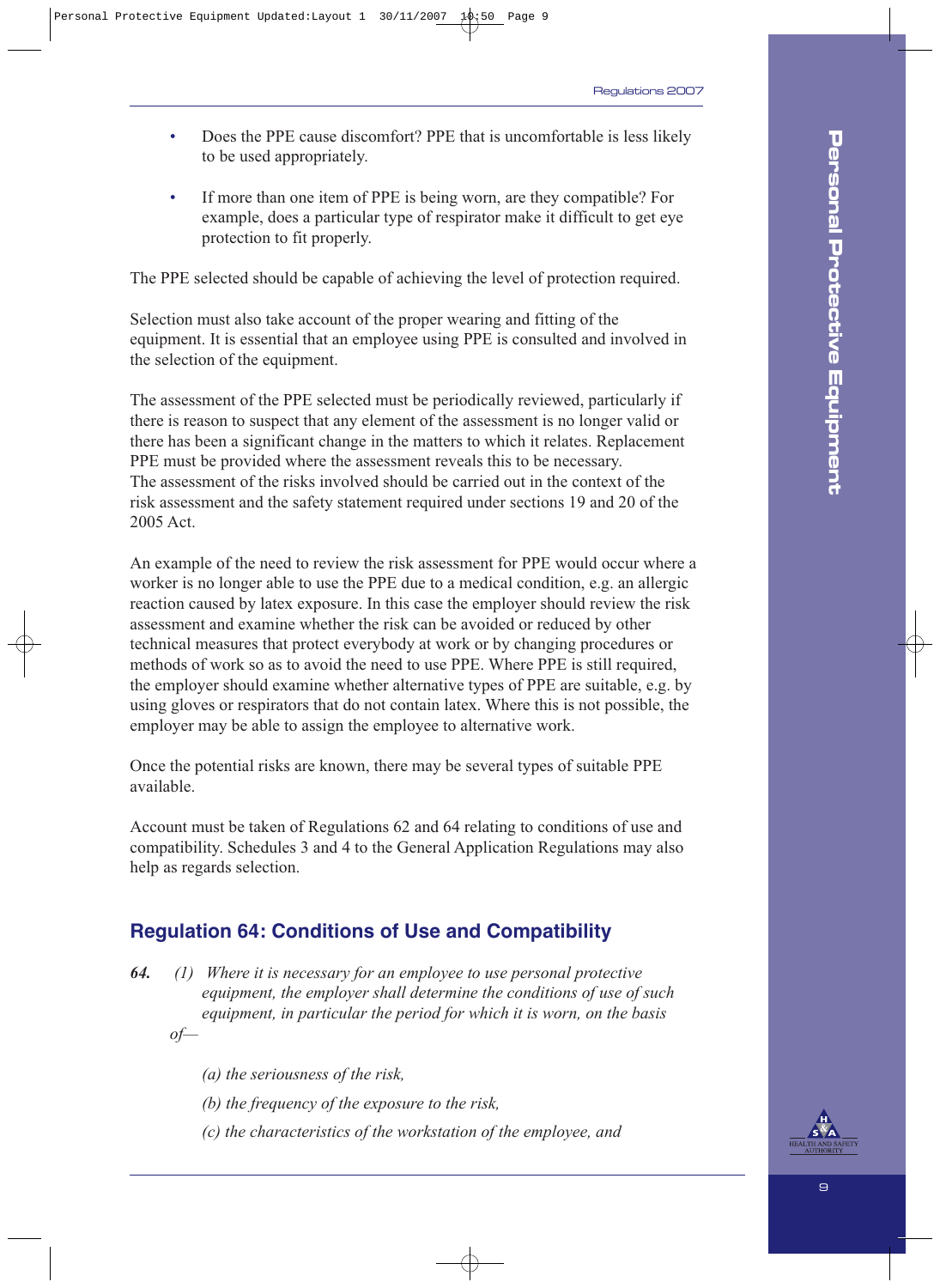*(d) the adequacy of the personal protective equipment.*

- *(2) An employer shall ensure that personal protective equipment is used only for the purposes specified, except in specific and exceptional circumstances.*
- *(3) Where it is necessary for an employee to wear simultaneously more than one item of personal protective equipment, the employer shall ensure that such items of personal protective equipment are compatible with each other and continue to be effective against the risks involved.*

Where PPE must be used, the employer is obliged to examine the seriousness and frequency of the risks present in the workplace and to reduce, as far as possible, the times necessary for the employee to wear PPE without risk to his or her safety and health. To achieve this, it may be necessary for the employer to rearrange workstations by altering the positions of plant and machinery or the time of operation of processes in order to reduce the periods of exposure of employees or the numbers of employees exposed at any time. The PPE selected must have the characteristics to remain effective for the periods of exposure of the employee to risk.

When selecting PPE there are certain ergonomic, physical and health factors which need to be taken into account. These factors also reinforce the fundamental principle that PPE must only be used as a last resort.

- Movement: Some forms of PPE may be heavy and cumbersome thereby restricting mobility and frequent short rest periods may be necessary.
- Visibility: Many types of safety goggles may restrict the area of view and cause tunnel vision. Misting of lenses also arises, particularly where the operation involves hard physical work. Ventilated goggles may reduce this problem.
- Breathing: Breathing ability may be restricted when using PPE, especially if particulate filters are being used. Breathing difficulties may arise as filters become clogged. Frequent changing of filters may be necessary.
- Irritation: Employees with sensitive skin may suffer from irritation when wearing PPE.
- Health: Employees with chronically discharging ears (from chronic infection of the middle ear) or with "itchy ears" (*otitis externa*) may have great difficulty inserting ear plugs and ear muffs may be more suitable.

Special care should be taken where persons suffer from certain medical conditions, e.g. certain types of respiratory protective equipment may not be suitable for employees with asthma, bronchitis or heart disease. Where situations such as these occur, the employer should seek medical advice as to whether the employee can tolerate the use of PPE. Employers should make provision for medical conditions where they are aware of such conditions.

In sourcing PPE, the employer must, therefore, select appropriate PPE which is user-friendly and which fits the individual employee correctly, after adjustment if necessary.

In some cases PPE is required to protect the wearer against a number of hazards. For example, ordinary protection helmets protect construction workers against small falling objects and bump injuries. Such helmets would not be adequate for workers such as scaffolders, persons working on ladders, linesmen or steel erectors, where the workers are not protected from falling by collective measures and are exposed to a serious risk of falling from a height since the helmet will leave the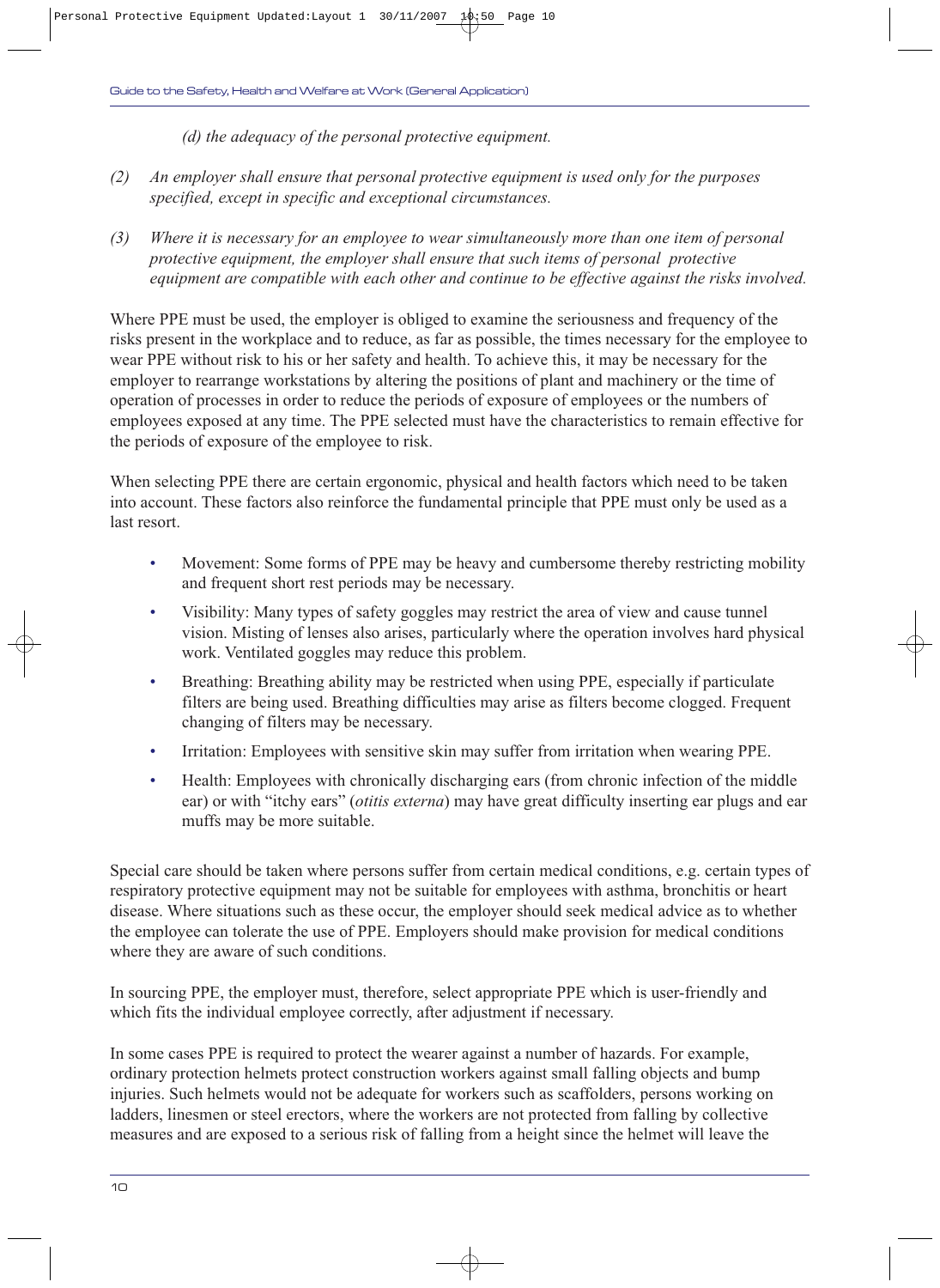wearer's head in a fall. In such circumstances, a helmet designed to protect against the risk of falling should be used.

In circumstances where different items of PPE are worn simultaneously, they must be designed to fit together properly and not create additional hazards. For example, firemen may, on occasion, be required to wear simultaneously safety boots, heatresisting protective suits, breathing apparatus, helmets and face shields.

### **Regulation 65: Personal Use**

- *65. (1) An employer shall ensure that—*
	- *(a) the use of an item of personal protective equipment provided by the employer under Regulation 62 is normally confined to one employee, and*
	- *(b) where it is necessary for an item of personal protective equipment to be worn by more than one employee, such use does not create health or hygiene problems for any user.*
	- *(2) An employee to whom personal protective equipment is made available under these Regulations shall take all reasonable steps to ensure that such equipment is returned to storage after use by him or her.*

Regulation 65 requires that PPE should normally be provided for personal use only. On occasions it may be necessary for PPE, particularly for more complex and expensive PPE such as respirators or diving equipment, to be used by more than one person. In those circumstances arrangements should be made by the employer to have the PPE cleaned and disinfected before use by another individual.

Employees must ensure that PPE provided for their use is returned to storage after use.

#### **PPE must be provided without charge**

Under section 8(5) of the 2005 Act, no charge may be made to a worker for the provision of PPE which is used at work. Section 8(5) states: "Every employer shall ensure that any measures taken by him or her relating to safety, health and welfare at work do not involve financial cost to his or her employees".

An employer may not ask for money to be paid to them by an employee for the provision of PPE whether returnable (e.g. a deposit) or otherwise.

Where PPE is used outside the place of work, an employer may request the employee concerned to contribute towards the cost of such equipment to the extent of any loss to the employer resulting from the use of the PPE outside the place of work.

Where employment has ceased and the employee has retained the PPE, the employer may seek a contribution from the employee to the extent of any loss to the employer resulting from the retention of the PPE.

Employers may charge a worker for PPE if the worker is truly self-employed.

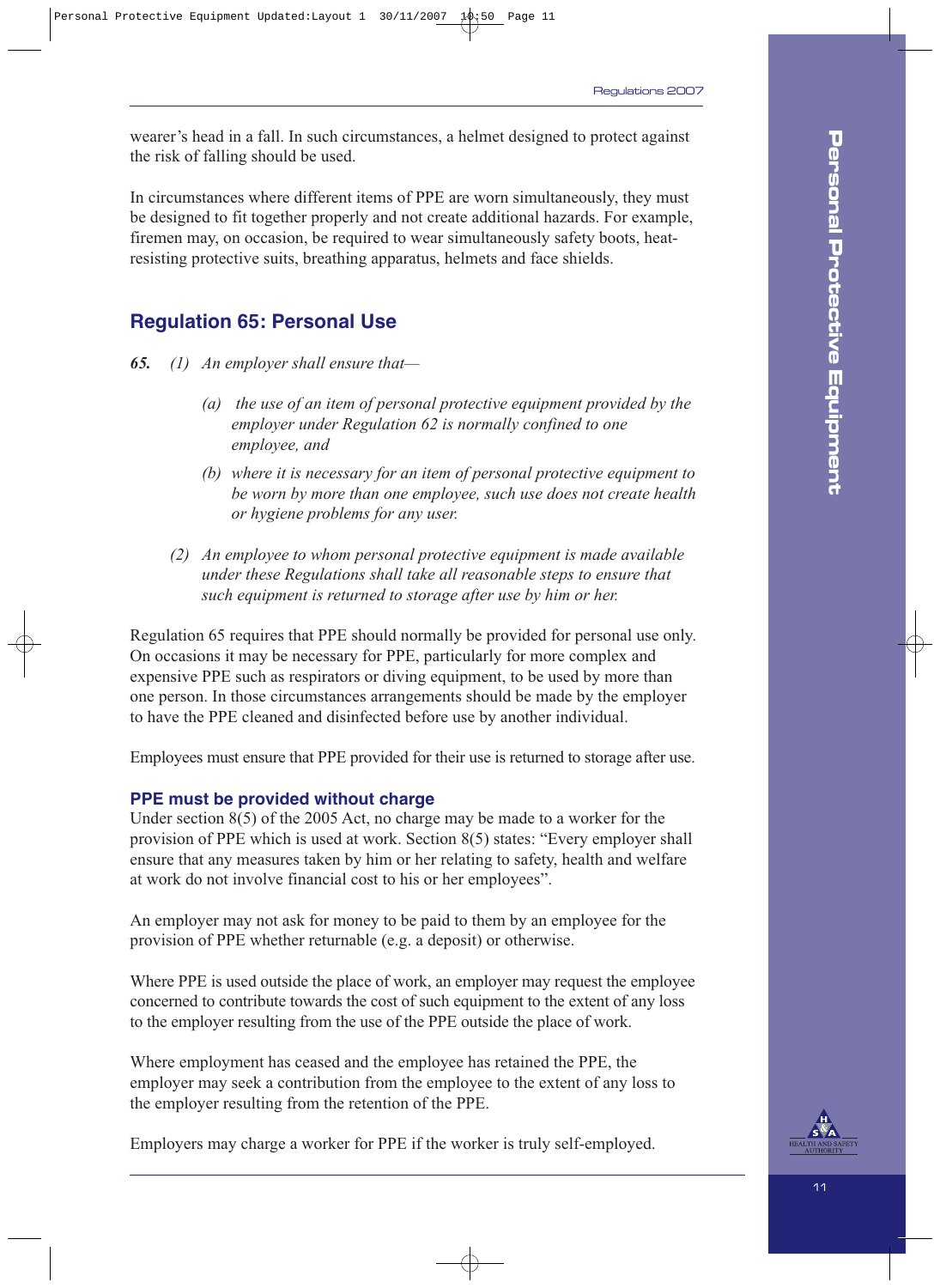## **Regulation 66: Maintenance and Replacement**

*66. An employer shall ensure that any personal protective equipment provided by the employer under Regulation 62 is maintained at all times in good working order and in a satisfactory hygienic condition by means of any necessary storage, maintenance, repair or replacement.*

PPE must be thoroughly examined regularly, by properly instructed staff, in accordance with the supplier's and manufacturer's instructions, to ensure that it is in good working order before being issued for use to the wearer. The wearer should check the PPE and should not use it if found to be defective in any way.

PPE maintenance programmes will vary with the type of equipment and its use. Respiratory protective equipment (RPE) requires a very high degree of regular examination and necessary maintenance, whereas protective shoes or gloves may require inspection only. The level of inspection and maintenance will normally be indicated by the manufacturer's instructions. The frequency of use must also be taken into account in the maintenance programme. Maintenance should include, where appropriate, cleaning, disinfecting, examination, repair, testing and record-keeping. Record-keeping is particularly important where PPE is used because there is a serious risk to safety or health, e.g. where breathing apparatus, safety harnesses or respiratory protection for use with toxic substances is used.

As a general rule, simple maintenance may be carried out by the user, provided that he or she has been adequately instructed and trained (e.g. lens cleaning on goggles or replacing helmet straps).

The examination, maintenance and repair of PPE used in high-risk situations (e.g. PPE used by firemen) should be carried out by properly trained staff who have received special training from the manufacturer or supplier (or both). Those involved should have the necessary tools and materials to carry out proper repairs.

As part of good maintenance practice, appropriate storage must be provided for PPE when not in use. Storage may be simple (e.g. hangers or pegs for waterproof clothing or helmets) but must be adequate to protect PPE from any damage, contamination or loss. It should be readily accessible and convenient to the place of work. PPE awaiting repair or cleaning should be clearly marked "for repair" or "for cleaning" and stored separately.

Where there is a risk to persons handling contaminated PPE, it should, before being dispatched for disposal or cleaning, be packed in suitable containers to prevent the escape of the hazardous contaminant, e.g. in water soluble bags. These should be labelled to indicate the hazardous material (e.g. asbestos, cadmium salts, infectious materials, biological waste).

Sufficient and suitable spare parts for all PPE should be available on the premises. Only the correct spare parts should be used in the maintenance and repair of PPE to maintain the degree of protection. The use of different or new components not marked with the CE mark could amount to noncompliance under Regulation 62(3).

## **Regulation 67: Information, Training and Instruction**

*67. Where an employer provides personal protective equipment for use by an employee under Regulation 62, the employer, without prejudice to sections 9 and 10 of the Act, shall—*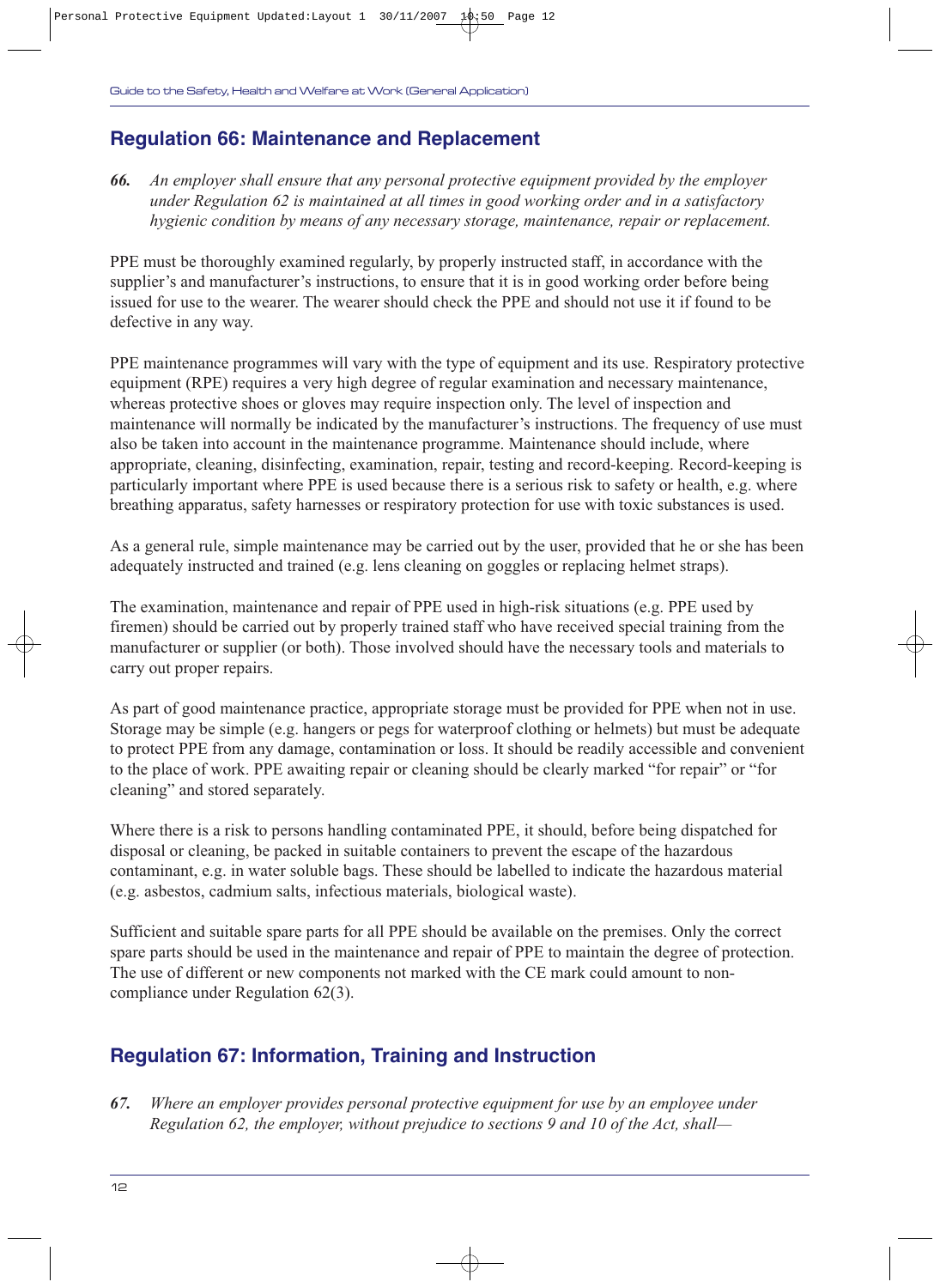- *(a) inform the employee of the risks against which the wearing of the equipment protects him or her,*
- *(b) provide the employee with adequate information on the personal protective equipment provided,*
- *(c) inform the employee of the level of protection afforded by the personal protective equipment provided for his or her use,*
- *(d) provide the employee with instruction on the use of such personal protective equipment, and*
- *(e) arrange for training and, if appropriate, organise demonstrations in the wearing of such equipment.*

The employer has a general duty under the 2005 Act to inform, instruct and train employees regarding the risks to safety, health and welfare at the place of work and the protective and preventive measures to be taken under the relevant statutory provisions.

Regulation 67 requires that where PPE is provided employees must be informed of the risks against which they are being protected by the PPE. Employees must also be provided with suitable information, instruction and training (including training in the use, care or maintenance of PPE) to enable them to make proper and effective use of any PPE provided for their protection.

PPE users must be trained as regards the wearing, proper use and any limitations of PPE. Managers and supervisors should also be aware of the reasons for providing PPE, its proper use and, in particular, the level of protection afforded. Training, both theoretical and practical, should also cover persons involved in the selection, maintenance, repair and testing of PPE. The level of training provided will vary with the level of risk involved and the complexity and performance of the equipment. For instance, the use of respirator equipment will require a comprehensive degree of training with regular refresher courses, whereas the training for using protective gloves for dealing with hazardous substances may require demonstration only. The frequency of the refresher courses required in the case of PPE for high-risk situations will depend on the nature of the equipment, how frequently it is used and the needs of the employees using it.

Where theoretical training is necessary, it should provide:

- (i) Knowledge and understanding of the types of risks present in the workplace and why it is necessary to use PPE.
- (ii) Knowledge and understanding of the characteristics of the PPE which could limit the performance and the protection given to the individual by the PPE.
- (iii) Knowledge and understanding of other factors which may affect the protection afforded by the PPE such as personal factors, working conditions, improper fitting, defects, damage and wear.
- (iv) Knowledge and understanding of factors which may affect the storage of PPE such as sunlight, humidity and temperature.

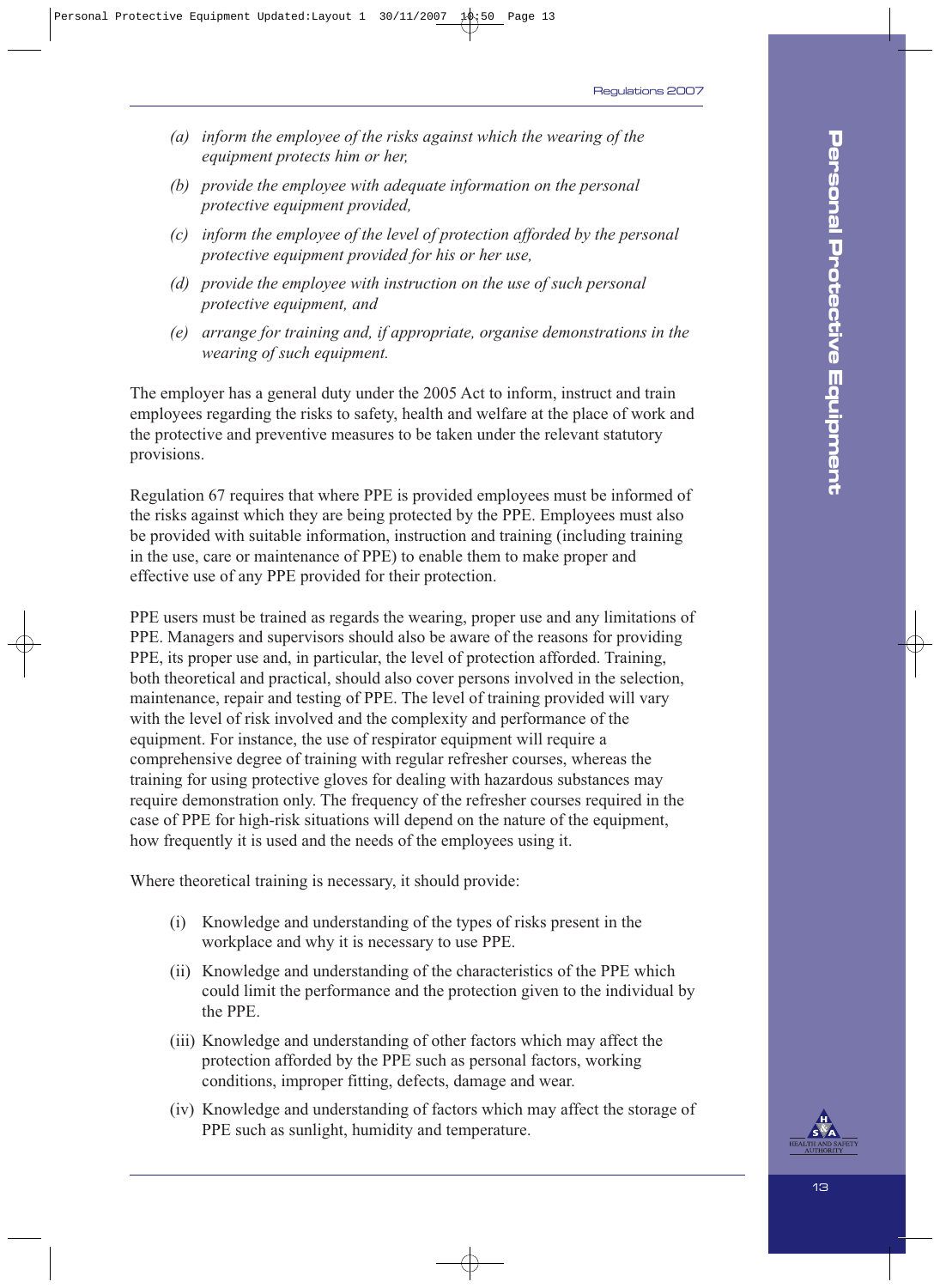Practical training should include:

- (i) Practice and familiarity in putting on, wearing and removing PPE.
- (ii) Inspection and, where necessary, testing of PPE before and after use.
- (iii) Any maintenance of PPE which may be carried out by the user.

Employers should make sure that people are using PPE properly by periodically checking that it is being used in accordance with the instruction or training in the use of PPE provided to employees. Where PPE is not being used, or not being used properly, the employer should immediately take measures to ensure its proper use. Where there is continuing failure to use PPE properly, the employer should investigate the reasons for this and take any necessary corrective action.

Because PPE is the last resort after other methods of protection have been considered, it is important that users wear it all the time they are exposed to the risk. Exemptions should not be allowed for those jobs which take 'just a few minutes'.

## **The Role of Employees**

Employees should:

- Use PPE properly whenever it is required to be used.
- Report any defects in or damage to the PPE immediately.
- Participate in any training or instruction provided on PPE.
- Inform their employer of any medical conditions they have that might be affected by the use of the PPE provided to them.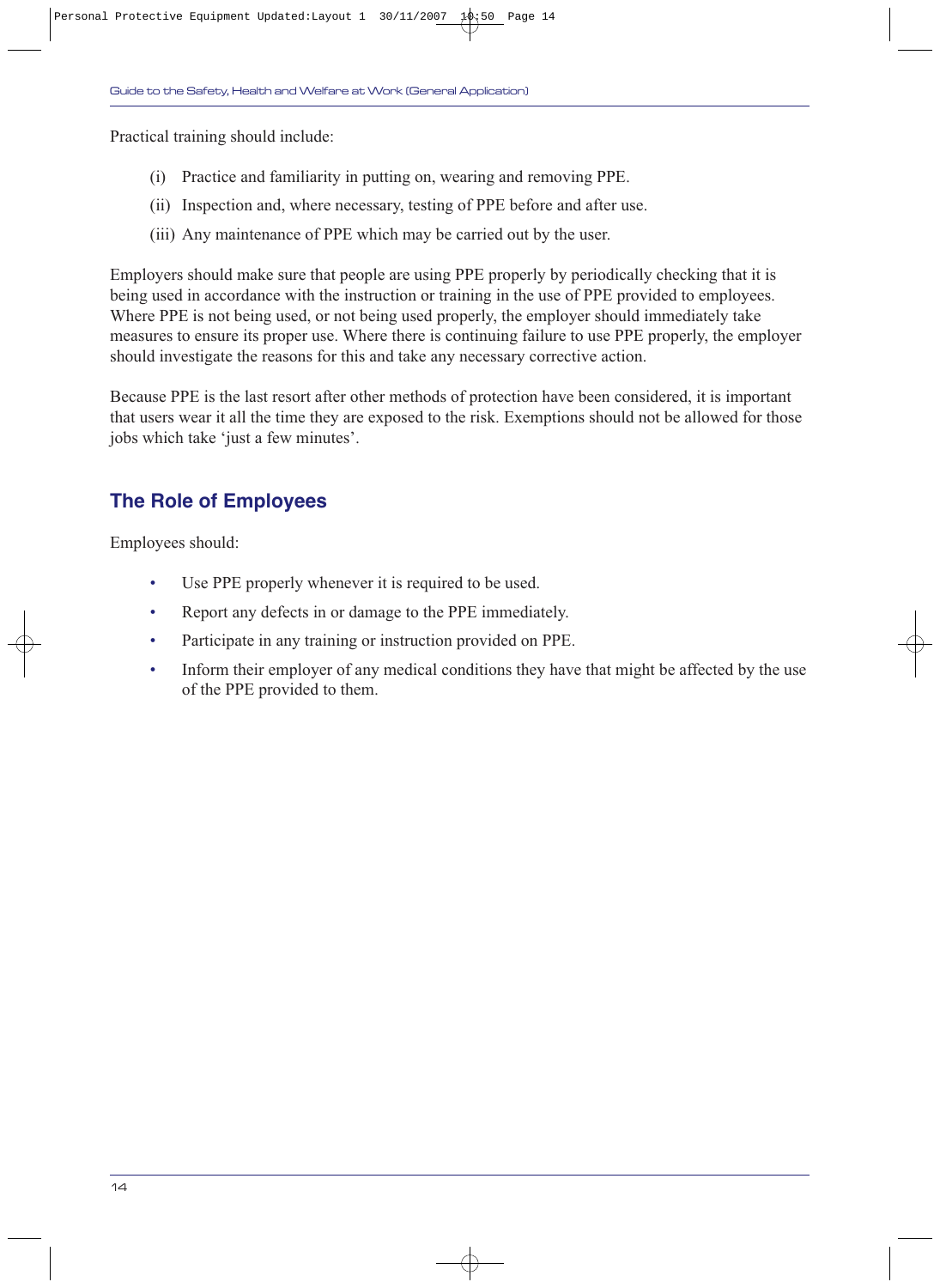### **SCHEDULE 2 Regulation 62**

## **PERSONAL PROTECTIVE EQUIPMENT**

## **Part A — Guide list of activities and sectors of activity which may require provision of personal protective equipment**

*1. Head Protection (Skull Protection)*

*Protection helmets*

*Building work, particularly work on, underneath or in the vicinity of scaffolding and elevated places of work, erection and stripping of formwork, assembly and installation work, work on scaffolding and demolition work.*

*Work on steel bridges, steel building construction, masts, towers, steel hydraulic structures, blast furnaces, steel works and rolling mills, large containers, large pipelines, boiler plants and power stations.*

*Work in pits, trenches, shafts and tunnels.*

*Earth and rock works.*

*Work in underground workings, quarries, open diggings, coal stock removal.*

*Work with bolt-driving tools.*

*Blasting work.*

*Work in the vicinity of lifts, lifting gear, cranes and conveyors.*

*Work with blast furnaces, direct reduction plants, steelworks, rolling mills, metalworks, forging, drop forging and casting.*

*Work with industrial furnaces, containers, machinery, silos, bunkers and pipelines.*

*Shipbuilding work.*

*Railway shunting work.*

*Work in slaughterhouses.*

*2. Foot Protection*

*Safety shoes with puncture-proof soles*

*Carcase work, foundation work and roadworks.*

*Carcase demolition work.*

*Scaffolding work.*

*Work with concrete and prefabricated parts involving formwork erection and stripping.*

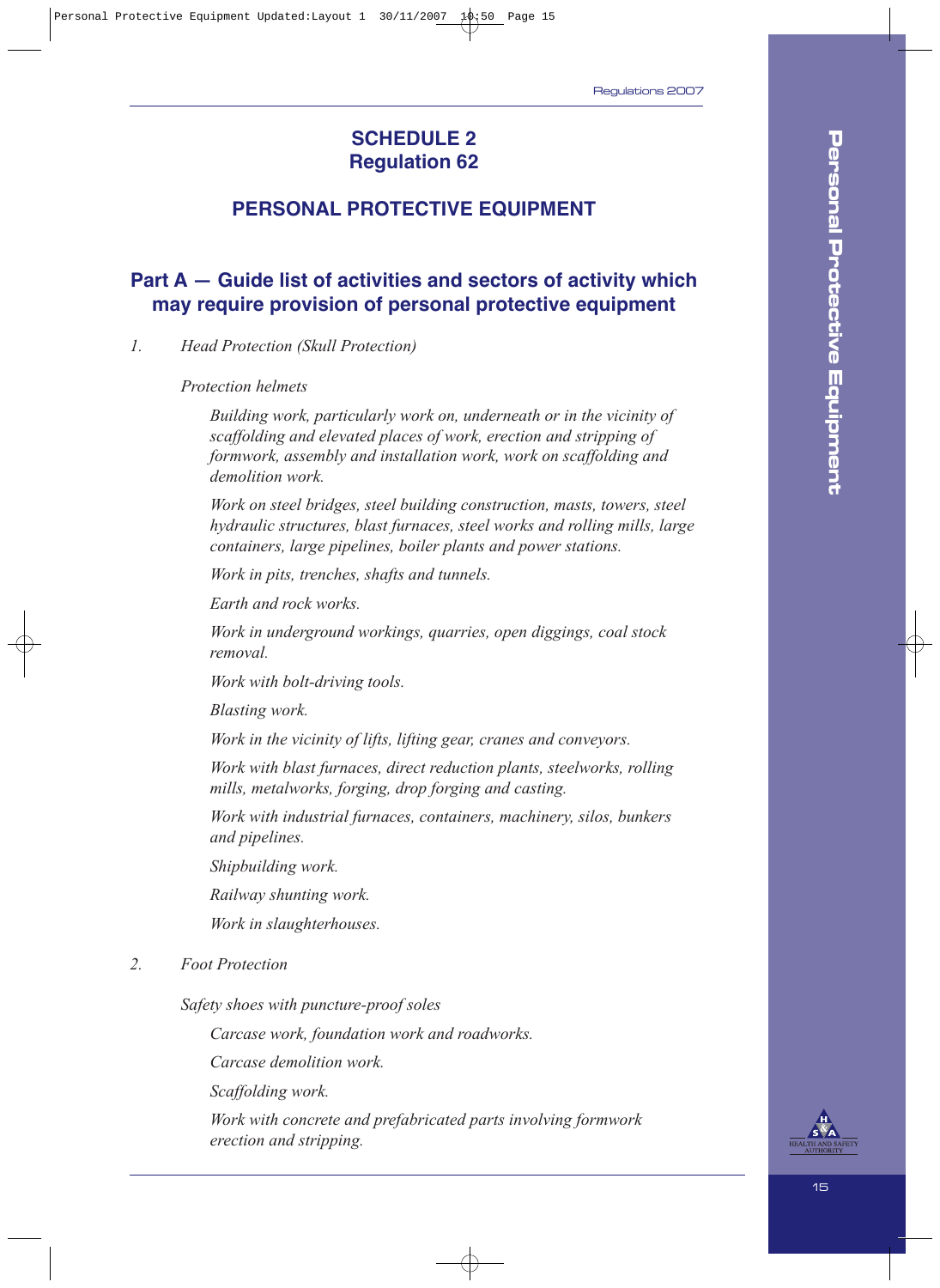*Work in contractors' yards and warehouses.*

*Roof work.*

*Safety shoes without pierce-proof soles*

*Work on steel bridges, steel building construction, masts, towers, lifts, steel hydraulic structures, blast furnaces, steelworks and rolling mills, large containers, large pipelines, cranes, boiler plants and power stations.*

*Furnace construction, heating and ventilation installation and metal assembly work.*

*Conversion and maintenance work.*

*Work with blast furnaces, direct reduction plants, steelworks, rolling mills, metalworks, forging, drop forging, hot pressing and drawing plants.*

*Work in quarries and open diggings, coal stock removal.*

*Working and processing of rock.*

*Working and processing in relation to flat glass products and container glassware manufacture.*

*Work with moulds in the ceramics industry.*

*Lining of kilns in the ceramics industry.*

*Moulding work in the ceramic ware and building materials industry.*

*Transport and storage work.*

*Work with frozen meat blocks and preserved foods packaging.*

*Shipbuilding work.*

*Railway shunting work.*

*Safety shoes with heels or wedges and pierce-proof soles* 

*Roof work.*

*Protective shoes with insulated soles* 

*Work with and on very hot or very cold materials.*

*Safety shoes which can easily be removed* 

*Any work where there is a risk of penetration by molten substances.*

*Safety shoes fitted with toecaps*

*Any work where there is a risk of impact on or crushing of the foot caused by falling or projecting objects or collision of the foot with an obstacle.*

#### *3. Eye or Face Protection*

*Protection goggles, face shields or screens Welding, grinding and separating work. Caulking and chiselling work.*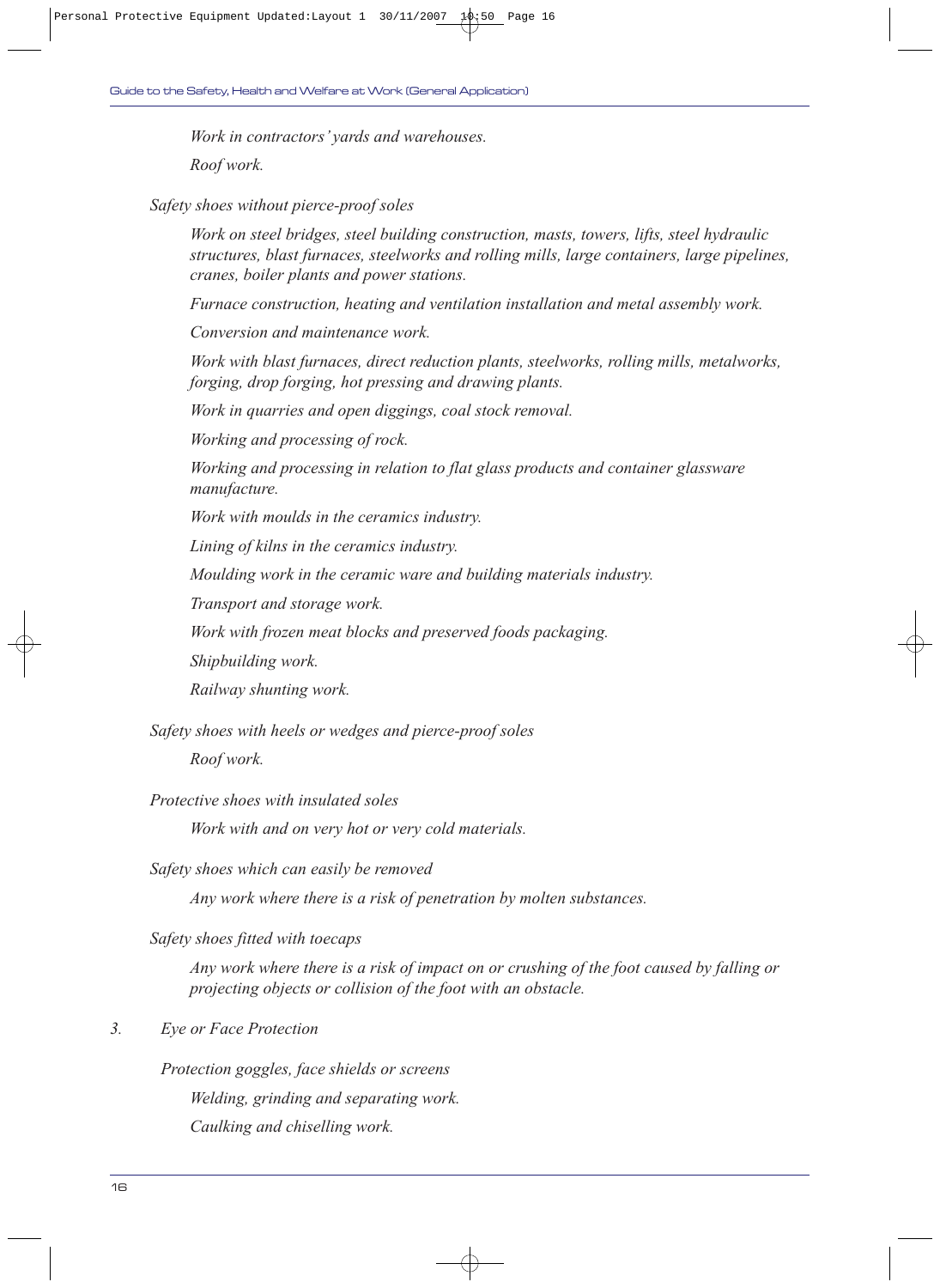*Rock working and processing work. Work with bolt-driving tools. Work on stock removing machines for small chippings. Drop forging. The removal and breaking up of fragments. Spraying of abrasive substances. Work with acids and caustic solutions, disinfectants and corrosive products. Work with liquid sprays. Work with and in the vicinity of molten substances. Work with radiant heat. Work with lasers.*

#### *4. Respiratory Protection*

#### *Respirators/breathing apparatus*

*Work in containers, restricted areas and gas-fired industrial furnaces where there may be gas or insufficient oxygen.*

*Work in the vicinity of the blast furnace charge.*

*Work in the vicinity of gas converters and blast furnace gas pipes.*

*Work in the vicinity of blast furnace taps where there may be heavy metal fumes.*

*Work on the lining of furnaces and ladles where there may be dust.*

*Spray painting where dedusting is inadequate.*

*Work in shafts, sewers and other underground areas connected with sewage.*

*Work in refrigeration plants where there is a danger that the refrigerant may escape.*

*Work in processes where harmful dust or fumes are likely to be present.*

#### *5. Hearing Protection*

#### *Ear protectors*

*Work with metal presses. Work with pneumatic drills. Work with turbines. The work of ground staff at airports. Pile-driving work. Wood and textile working.*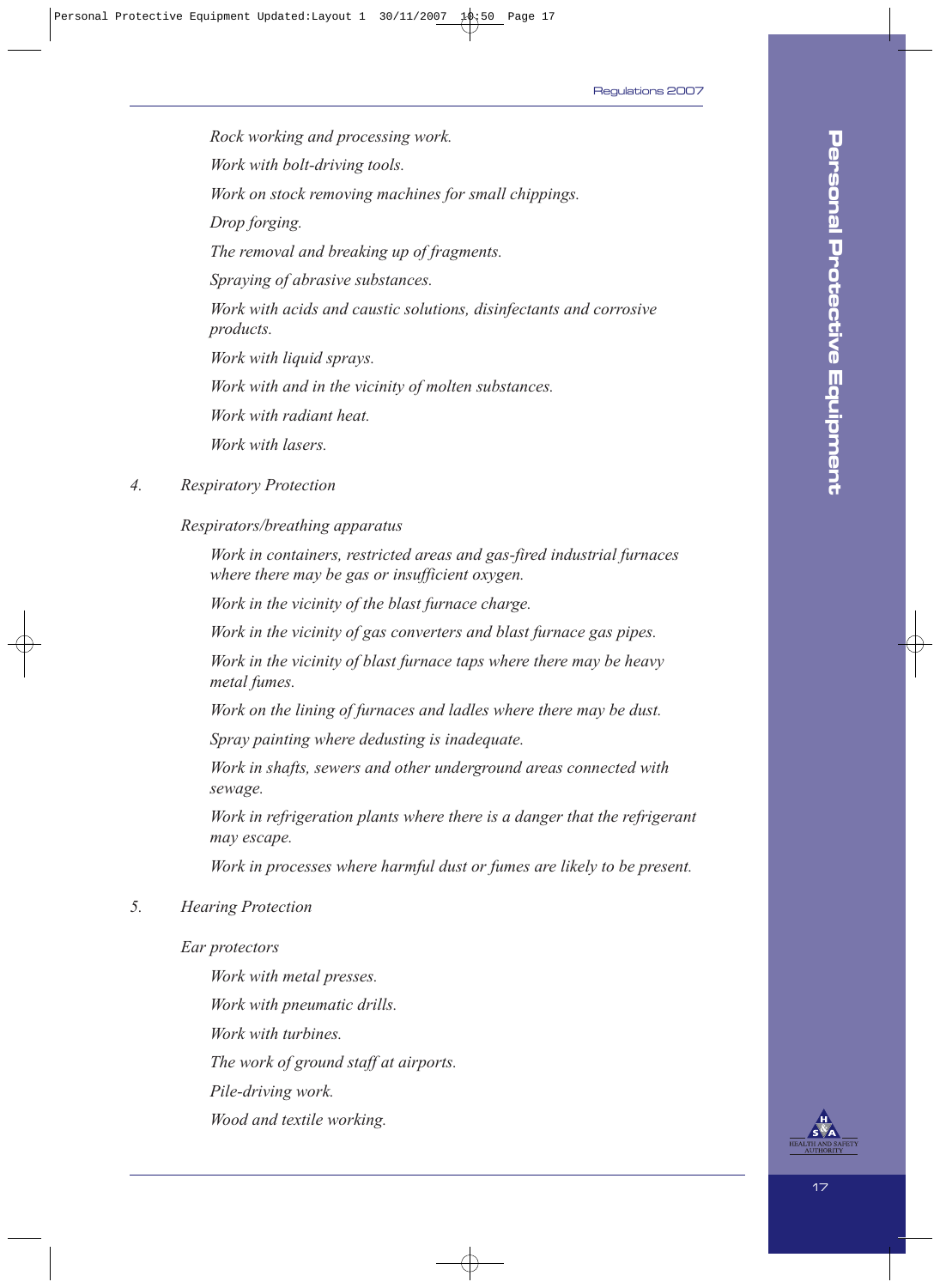#### *6. Body, Arm and Hand Protection*

#### *Protective clothing*

*Work with acids and caustic solutions, disinfectants and corrosive cleaning substances. Work with or in the vicinity of hot materials and where the effects of heat are felt. Work on flat glass products.*

*Shot blasting.*

*Work in deep-freeze rooms.*

#### *Fire-resistant protective clothing*

*Welding in restricted areas.*

#### *Pierce-proof aprons*

*Boning and cutting work.*

*Work with hand knives involving drawing the knife towards the body.*

#### *Leather aprons*

*Welding.*

*Forging.*

*Casting.*

#### *Gloves*

#### *Welding.*

*Handling of sharp-edged objects, other than machines where there is a danger of the glove being caught.*

*Unprotected work with acids and caustic solutions.*

#### *Metal mesh gloves*

*Boning and cutting.*

*Regular cutting using a hand knife for production and slaughtering.*

*Changing the knives of cutting machines.*

#### *7. Weatherproof Clothing*

*Work in the open air in rain and cold weather.*

#### *Waterproof clothing*

*Work in wet processes.*

#### *8. Reflective Clothing*

*Work where the employees must be clearly visible.*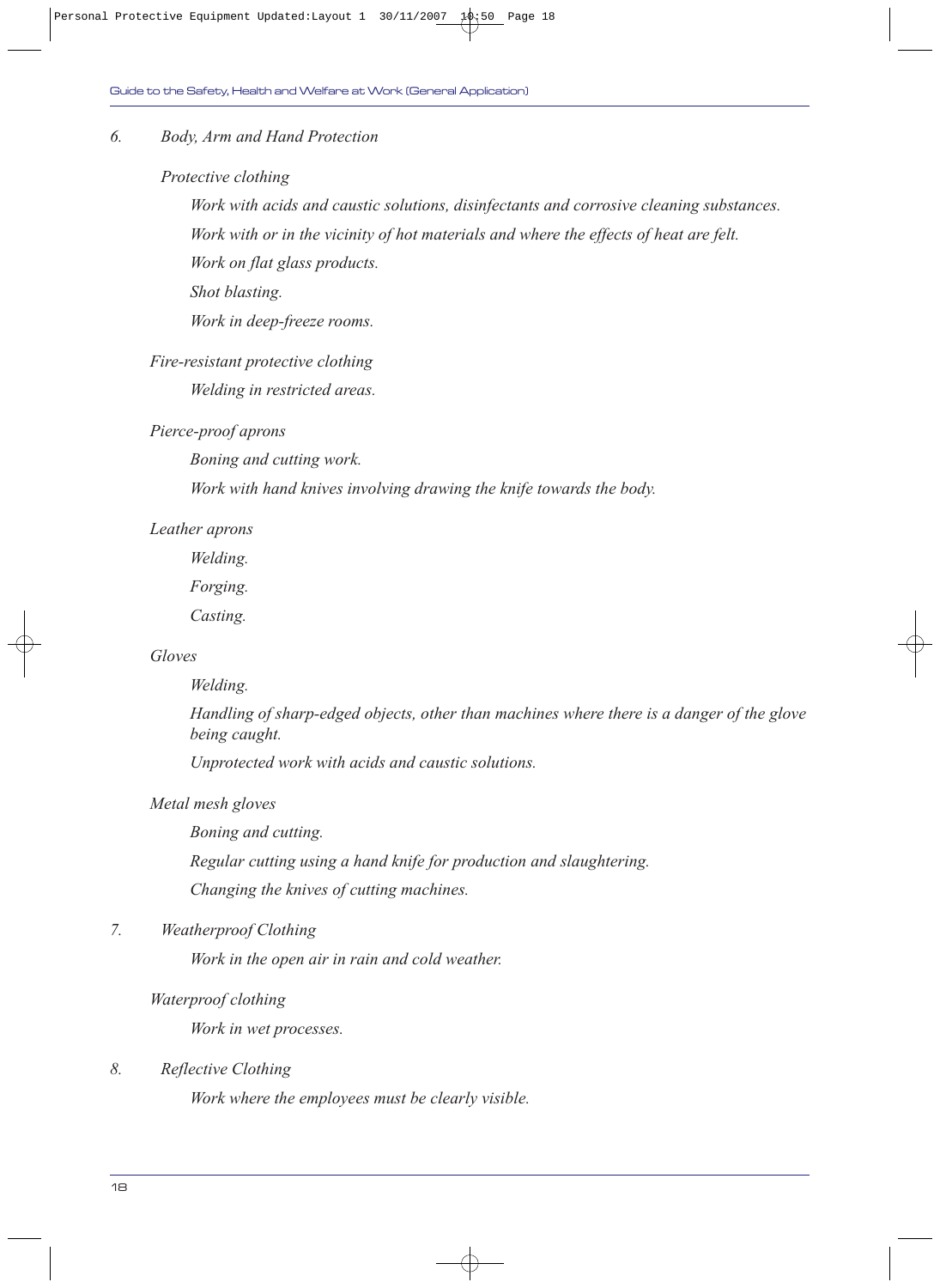*9. Safety Harness*

*Work on scaffolding. Assembly of prefabricated parts. Work on masts.*

*10. Safety Ropes*

*Work in high crane cabs. Work in high cabs of warehouse stacking and retrieval equipment. Work in high section of drilling towers. Work in shafts and sewers.*

*11. Skin Protection*

*Processing of coating materials. Tanning.*

### **Part B — Guide list of items of personal protective equipment**

*1. Head Protection*

*Protective helmets for use in industry, including mines, building sites, other industrial uses.*

*Scalp protection (caps, bonnets, hairnets with or without eye shade).*

*Protective headgear (bonnets, caps, sou''westers, etc. in fabric with proofing, etc.).*

*2. Hearing Protection*

*Earplugs and similar devices.*

*Full acoustic helmets.*

*Earmuffs which can be fitted to industrial helmets.*

*Ear defenders with receiver for Low Frequency (LF) induction loop.*

*Ear protection with intercom equipment.*

*3. Eye and Face Protection* 

*Spectacles.*

*Goggles.*

*X-ray goggles, laser-beam goggles, ultra-violet, infra-red, visible radiation goggles.*

*Face shields.*

*Arc-welding masks and helmets (hand masks, headband masks, headband masks or masks which can be fitted to protective helmets)*

*4. Respiratory Protection* 

*Dust filters, gas filters and radioactive dust filters.*

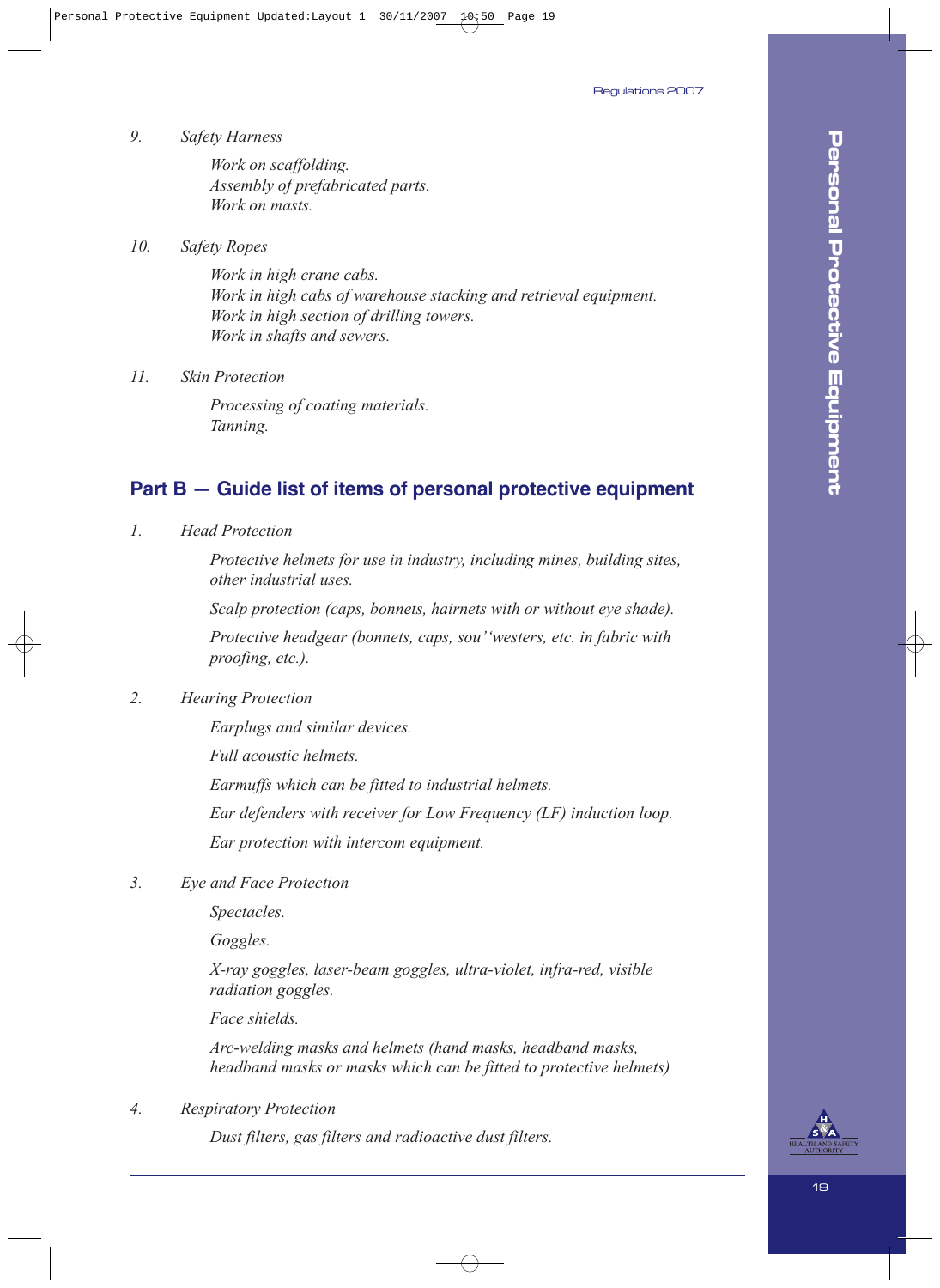*Insulating appliances with an air supply. Respiratory devices including a removable welding mask. Diving equipment. Diving suits.*

#### *5. Hand and Arm Protection*

*Gloves to provide protection:* 

*from machinery (piercing, cuts, vibrations, etc.).*

*from chemicals.*

*for electricians and from heat.*

*Mittens.*

*Finger stalls.*

*Oversleeves.*

*Wrist protection for heavy work.*

*Fingerless gloves.*

*Protective gloves.*

*6. Foot and Leg Protection* 

*Low shoes, ankle boots, calf-length boots, safety boots.*

*Shoes which can be unlaced or unhooked rapidly.*

*Heat-resistant shoes, boots and overboots.*

*Thermal shoes, boots and overboots.*

*Vibration-resistant shoes, boots and overboots.*

*Anti-static shoes, boots and overboots.*

*Insulating shoes, boots and overboots.*

*Protective boots for chain saw operators.*

*Clogs.*

*Kneepads.*

*Removable instep protectors.*

*Gaiters.*

*Removable soles (heat-proof, pierce-proof or sweat-proof). Removable spikes for ice, snow or slippery flooring.*

*7. Skin Protection* 

*Barrier creams/ointments.*

*8. Trunk and Abdomen Protection*

*Protective waistcoats, jackets and aprons to provide protection from machinery, piercing,*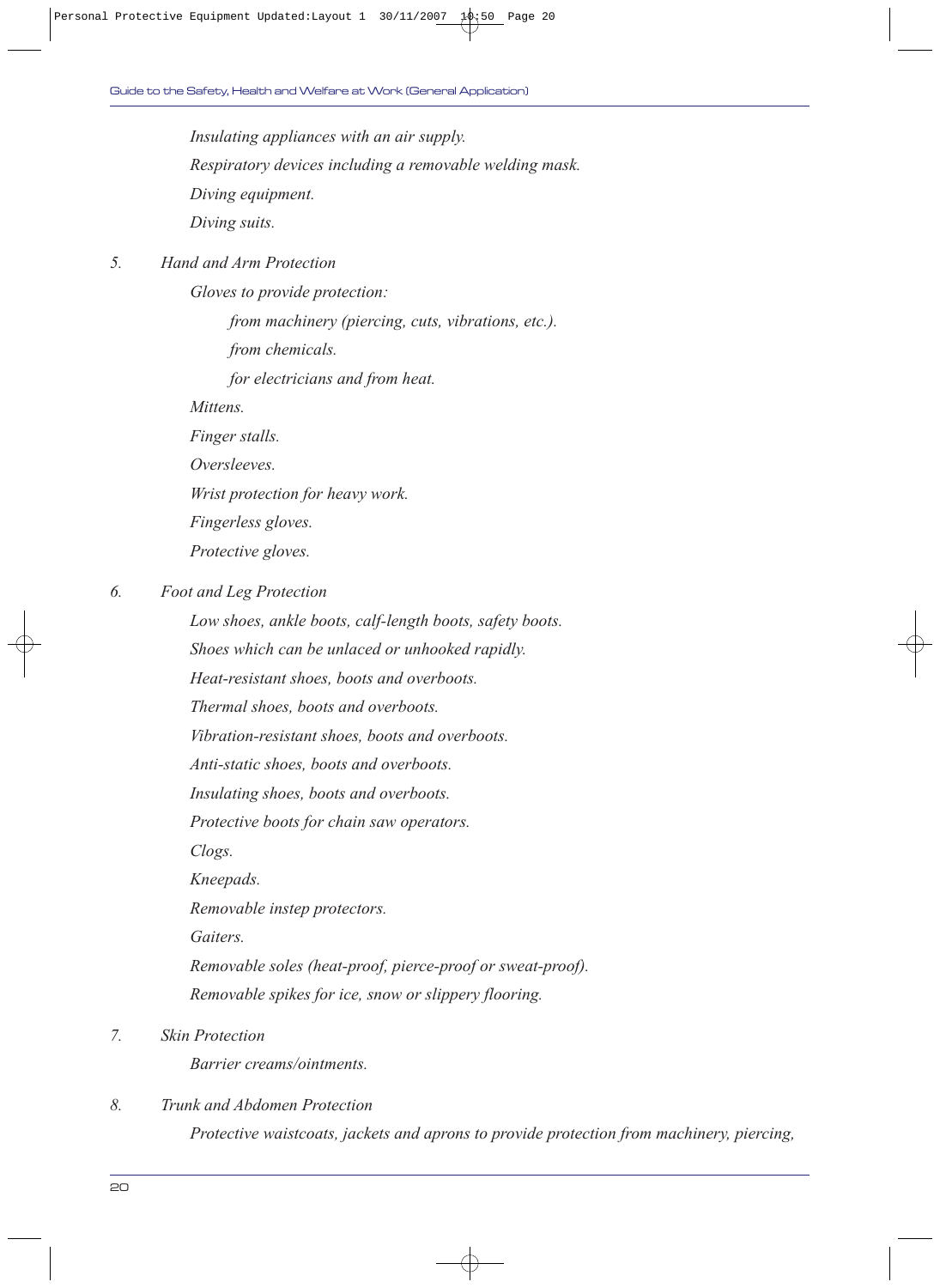*cutting, molten metal splashes, etc.*

*Protective waistcoats, jackets and aprons to provide protection from chemicals.*

*Headed waistcoats.*

*Life jackets.*

*Protective X-ray aprons.*

*Body belts.*

*9. Whole Body Protection*

*Equipment designed to prevent falls* 

*Fall-prevention equipment (full equipment with all necessary accessories).*

*Braking equipment to absorb kinetic energy (full equipment with all necessary accessories).*

*Body-holding devices (safety harness).*

#### *10. Protective clothing*

*"Safety" working clothing (two-piece and overalls).*

*Clothing to provide protection from machinery, piercing, cutting etc.*

*Clothing to provide protection from chemicals.*

*Clothing to provide protection from molten metal splashes and infrared radiation.*

*Heat resistant clothing.*

*Thermal clothing.*

*Clothing to provide protection from radioactive contamination.*

*Dust-proof clothing.*

*Gas-proof clothing.*

*Fluorescent signalling, retro-reflecting clothing and accessories (armbands, gloves, etc.).*

*Protective coverings.*

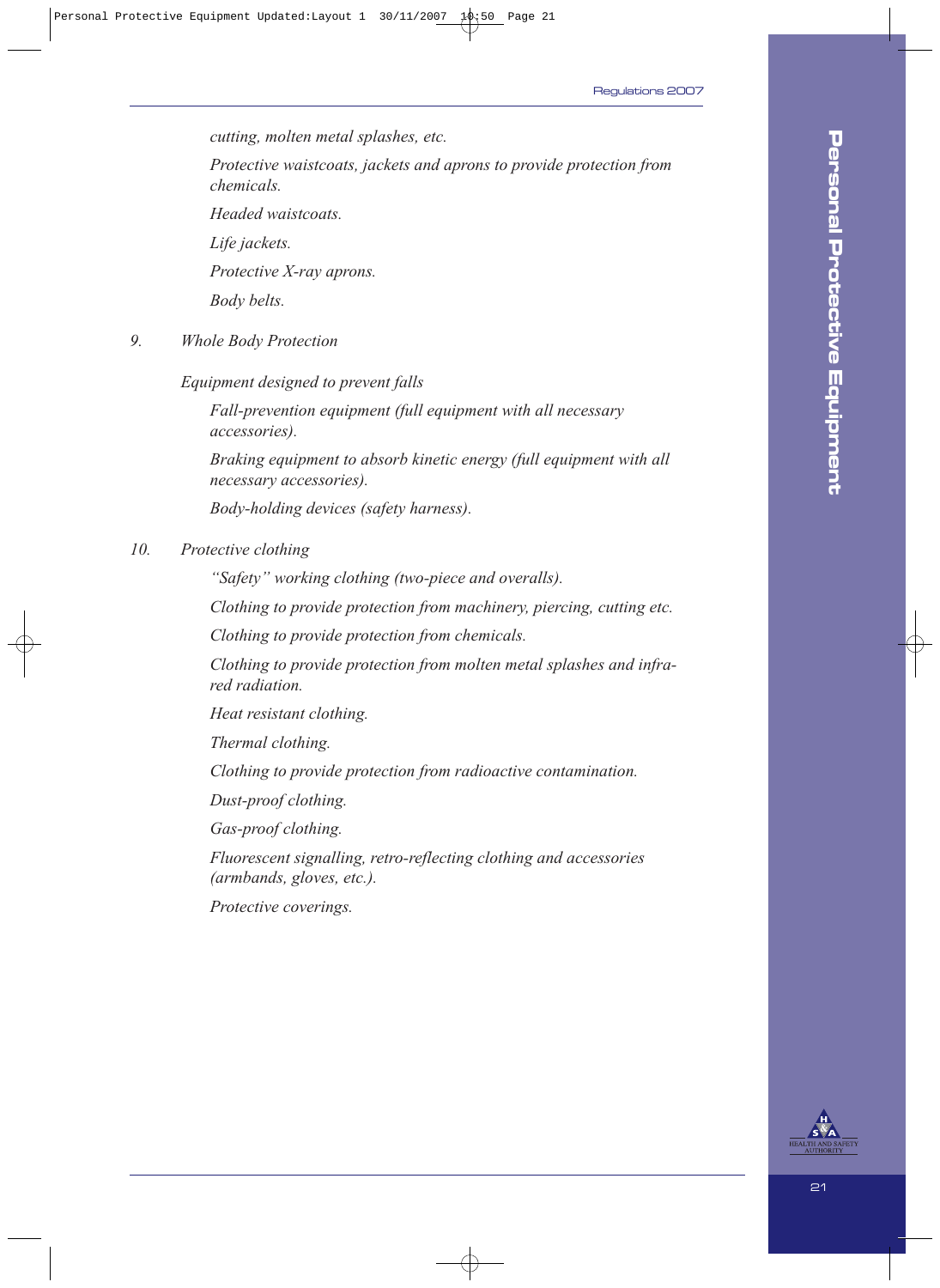## **Notes**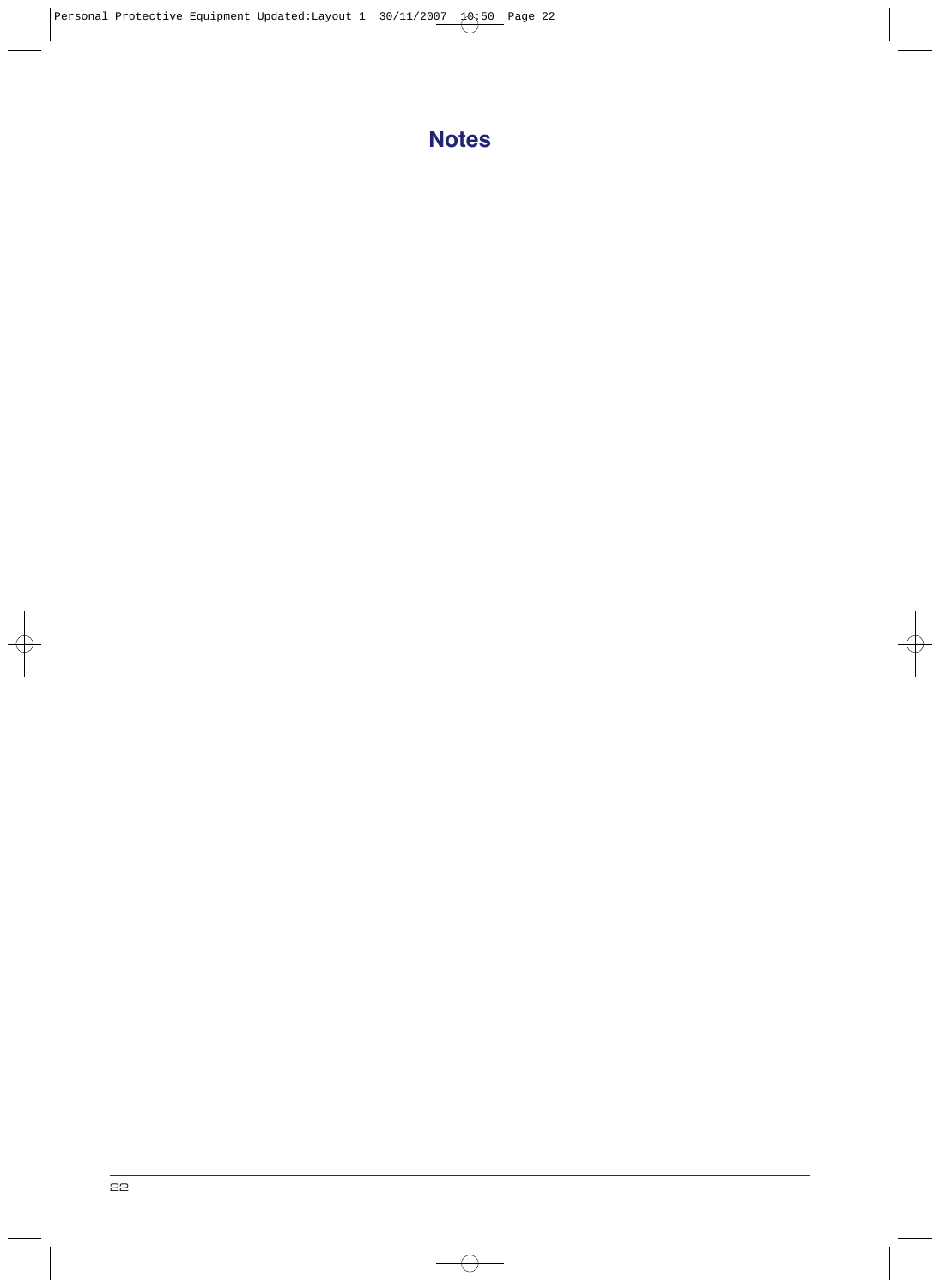**Notes**

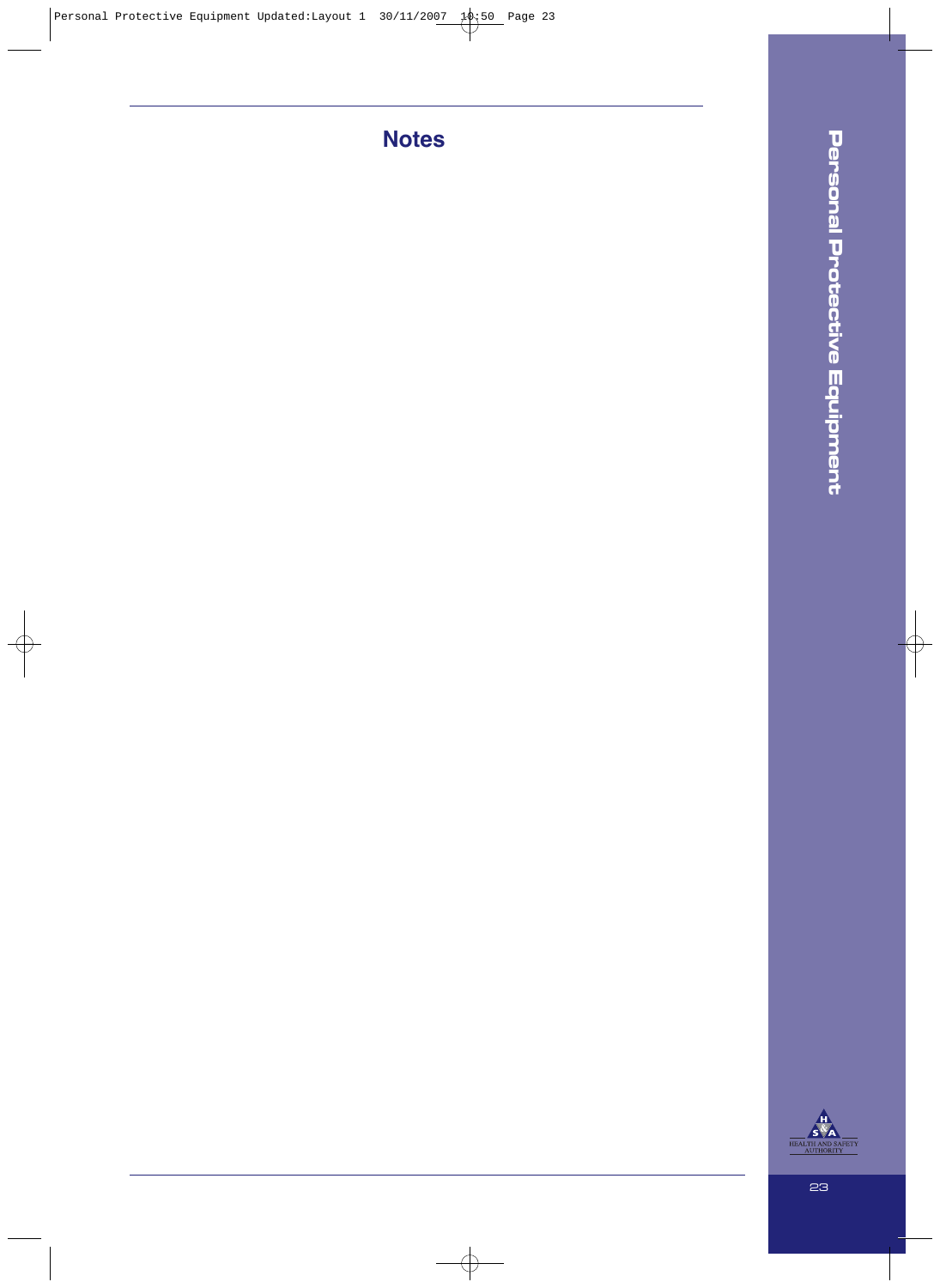## **Notes**